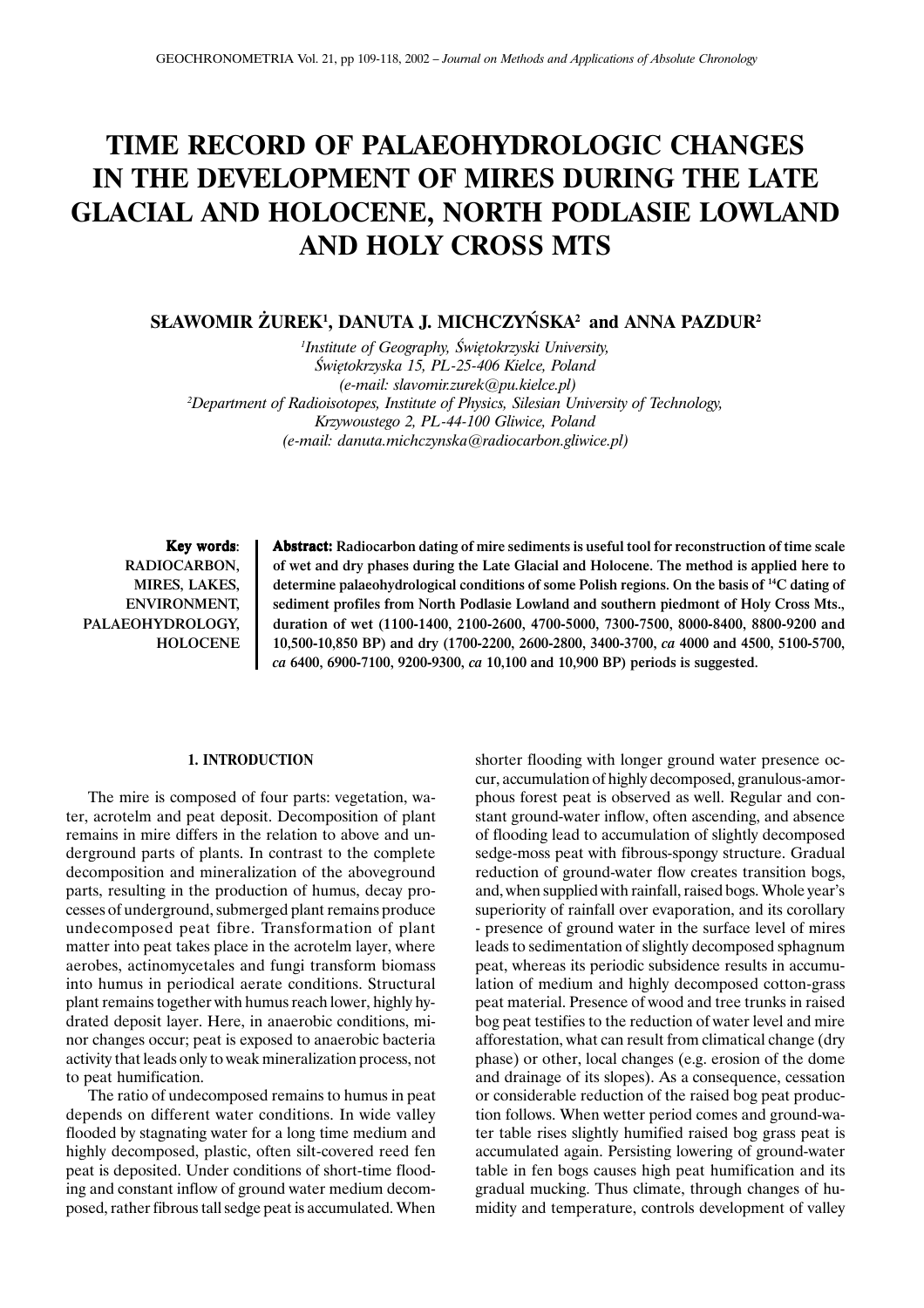fen bog, transition bog and raised bog in watershed zone. The control is realised by supplying of concave landforms i.e. various depressions and valleys, where the peat formation process is located, with water.

Initial stage of mire formation in the territory of Poland is dated back to the late Vistulian (Zurek 1990, 1993). During warm periods of the Late Glacial more than tencentimetre strata of the moss-fenn were deposited in shallow depressions. Melting of dead or ground ice resulted in greater depth of hollows and in their flooding, what is reflected by the presence of gyttja superimposed over the peat. During the cold oscillations, dunes often encroached onto wetlands, and so blown sands covered the peat.

The dominant feature of the early Holocene landscape represented lakes, with moss fen mires on the shores. At first deep, these concave landforms were subjected to paludification because of the ground-water table was few metres beneath its present state; bottom of the depressions were often supplied by waters of head from deeper water-bearing horizon. In isolated depressions, moss fenn peat accumulated. Initial process of peat formation did not cease generally but was rather reduced to peat production in dry periods. While at the beginning of Mezoholocene water level raised, during the second half of the period it dropped. At that time a lot of shallower lakes that were subjected to the process of peat accumulation disappeared. On the other hand, rise of water level, resulting from permanently increasing accumulation, caused swamping of hitherto dry depressions and higher altitude areas within the local relief. A variety of mires characterised with a particular peat type appeared during the period: apart from moss fen mire, forest fen, reed fen and transitional bog are to be encountered. Further, intensification of mire development occurred at the beginning of Subboreal and Subatlantic periods. In valleys dominated supreme mires supplied with surface and ground water such as sedge fen and alder swamp; for watershed area transition and raised bogs are to be mentioned.

Reflection of human activity can be traced in the Polish peat deposits through the past thousand years. Various form and intensity of deforestation has contributed to transformation of forest communities into open mosssedge mires and sedge fens, clearance of vegetation on slopes in valleys and depressions has triggered process of covering the valley mires by alluvial or deluvial silts. However, substantial cause of the mire development variations is still the natural water regime. The evidence of environmental humidity represent gyttja, chalk lake insertions in peat, decrease of peat decomposition degree, paludification of hitherto dry depressions, fen spring development, forest and shrubs retreat for the benefit of open associations like rushes, moss-sedge mires or rushes entering into transitional or moss-sedge mires. Conversely, increase of peat decomposition degree, afforestation of mires, lake terrestrialization, appearance of open communities with ferns, shrubs and sedge *Carex paradoxa* testify to dry climatic phase, drainage and lowering of ground-water level.

# **2. MATERIAL FOR 14C ANALYSIS**

# *Profiles of sediments from North Podlasie Lowland*

The Białostocka Plateau that belongs to the North Podlasie Lowland (**Fig. 1**) is apparently distinguished from other early glacial marainic plateaux. Numerous outflow depressions with fossil lakes, narrowing and widening river valleys, lofty kame hills, morainic and outwash plains resemble the last glaciation landscape. It differs only in absence of lakes and outflowless depressions. Two of the kettle holes, covered by forest vegetation and protected within natural reservations "Stare Biele" and "Jesionowe Góry" with mire Machnacz, have been meticulously explored from the point of genesis of the peat deposits  $(Zurek, 1992, 1996a$  and  $2000$ ). Stare Biele mire is an outflow depression with numerous bays, of elliptic shape with 4 km and 1.5 km long axes. Position plan and cross section of the mire can be found in the article of S. Zurek and A. Pazdur (1999). Marginal zone of this carr mire includes fragments of transition and raised bogs. Sondage that was to bring the evidence on strata succession in few sections demonstrated that the thickness of peat, superimposed over thin gyttja layers, varied from 1.5 to 2 metres for most of the sampled spots (**Table 1**). Sedge-moss schwingmoore spread throughout the lakes, which, consequently, suffered from rapid afforestation with alder communities dominating for a long period. In places, within the upper part of the strata succession, alder peat is covered by sedge-moss fen peat. At the bottom of alder peat, in depth of some 1-1.3 m, occurs dark, highly humified, clammy layer indicating the period of the deposit's drainage. This layer was sampled for dating at three different places within the mire. Far away from the centre, in south-western bay, two highly humified layers were found in the peat that overlies a fossil upper terrace. Drilling (up to 10 m) in a deep kettle hole with a diameter little more than 10 m situated in northern bay showed that peat deposits, which are underlain with fine detrital gyttja (see **Table 1**) reach depth of 4.25 m.

## *Profiles of sediments from Białe Ługi, Holy Cross Mts.*

Mire Białe Ługi, (southern piedmont of Holy Cross Mts., **Fig. 1**) occupies 1 km wide and few km long fossil valley between Belnianka (Nida tributary) and Czarna Staszowska (Vistula tributary). The valley is filled by raised peat over transitional and fen peat. There is also carr peat located on the both valley banks, where small rivers Trupieñ and Czarna are being formed. In 1994-1998, ten stratigraphical cross-sections of deposits were made and a macro-remain analysis of 18 bores was carried out  $(Zurek, 2001)$ ; the stratigraphical section and the geological profiles can be found in Zurek and Pazdur (1999). Roof part of the succession (up to 0.8-1.0 m depth) is built by slightly decomposed raised sphagnum peat over highly decomposed cotton-grass raised peat. Beneath the latter slightly and medium decomposed sedge-moss transition peat is present, and in the bottom part of the profile sedgemoss fen peat and brown-moss peat are encountered. In the sediments of the Białe Ługi mire two 5-15 cm thick strata of highly decomposed black peat were distin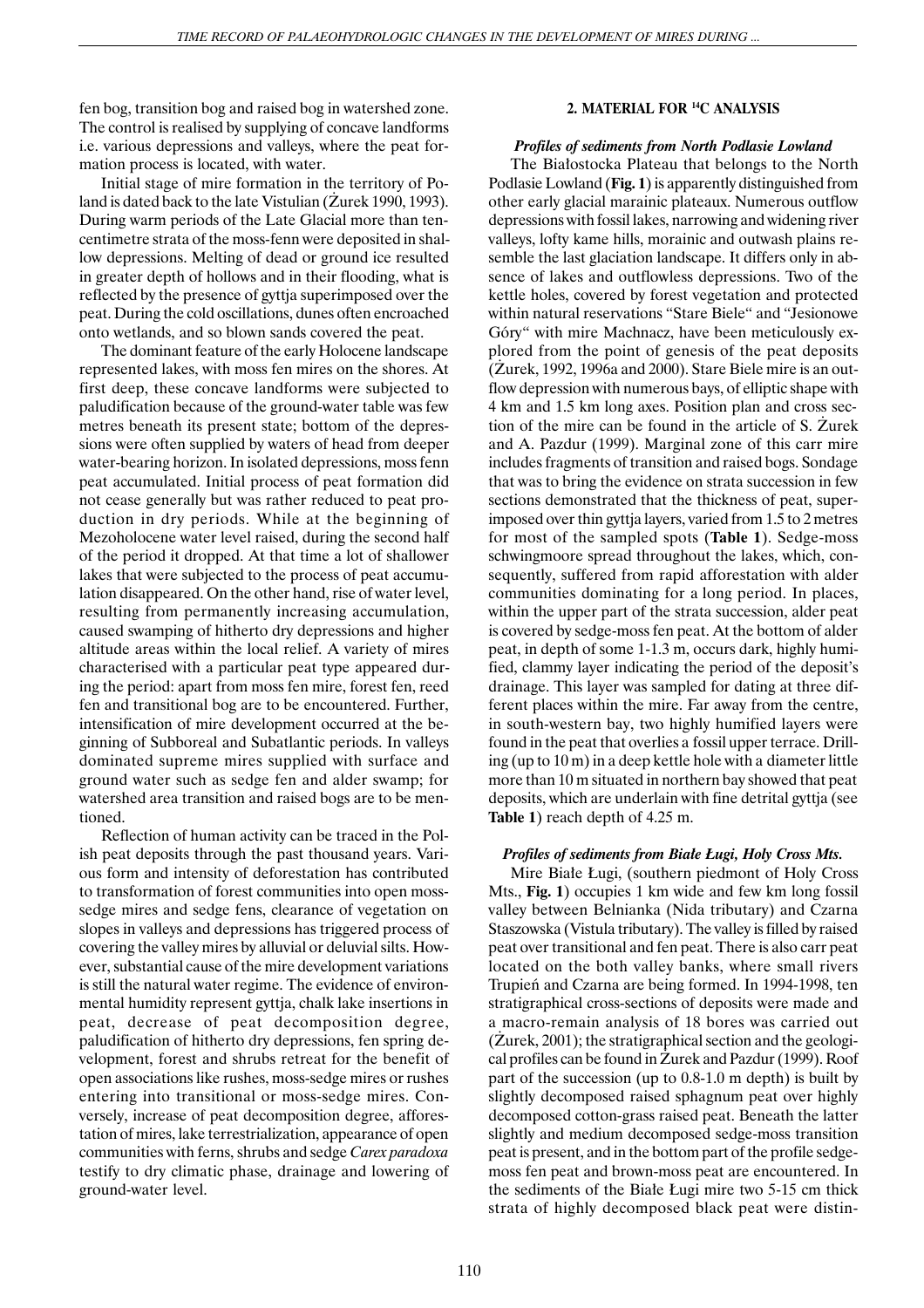guished. The upper one occurs at the depth of 0.8 to 1- 1.2 m, on the border between deposits of transition and raised peat. Within the black peat stratum, under it or over a dozen centimetres above fine 2-3 cm thick fire indicating layers of charcoal are incorporated. These represent probably an evidence of dry stage, when large fire may likely have occurred. The second, lower stratum of highly humified deposit, richer in wood remains, is located at the bottom part of the whole succession, on the border between transition bog and fen peat.

## **3. METHODS AND RESULTS OF 14C DATING**

Samples that were submitted for radiocarbon dating consisted of solely organic sediments. According to low portion of carbon in the samples, the pre-treatment of 4% HCl washing was chosen. After pre-treatment and carbonisation the samples were combusted, and  $CO<sub>2</sub>$  was purified by standard method used in Gliwice Radiocarbon Laboratory (Pazdur and Pazdur, 1986). Finally, 14C activity measurements were carried out by gas proportional counting techniques (Pazdur *et al.,* 2000). Results of 14C dating from Gliwice Radiocarbon Laboratory are listed in **Table 1**, marked with laboratory code Gd. Apart from these, determinations measured in other radiocarbon laboratories are to be found here, namely, dates with lab codes SRR-NERC (Scotland), Hv (Hannover, Germany), TA (Tartu, Estonia), Lod (Łódź, Poland) and those from Leningrad, now Petersburg, laboratory (Russia).

The values of 14C age listed in **Table 1** represent conventional radiocarbon age determinations calculated according to the procedure of Stuiver and Polach (1977).

## **4. 14C EVIDENCE OF PALAEOHYDROLOGIC EVENTS**

Long-term hydrologic changes have specific consequences for the environment of mires. Climate desiccation causes lowering of ground-water table, what effect changes of physical and chemical properties of upper peat layer. At first, increase of the peat decomposition degree should be mentioned. Highly humified peat layers of dark colour (when fresh) thick from 5 up to 20-30 cm have been identified in course of stratigraphic studies of various fen and bog deposits (Zurek, 1995). Sometimes in higher decomposed peat (carr, reed fen, high-sedge fen, cottongrass) black and clammy layers are observed. These testify to the dry period of longer duration, when peat production was drastically limited or stopped. Instead of organic matter accumulation, decomposition process and its mineralization began, proceeding from top towards the bottom levels. Nowadays, in artificially drained peatlands, this process, called mucking, leads to high decomposition and further to granulization of upper peat layers (Okruszko, 1960).

In the peat profiles from Biebrza basin or Białostocka Plateau, dated by 14C, drainage led only to the increase of decomposition degree (to 60-80%) without indices of muck granules. Clamminess of highly decomposed peat



*Fig. 1. Localization of investigated mires. Linear scale is the same for both window.*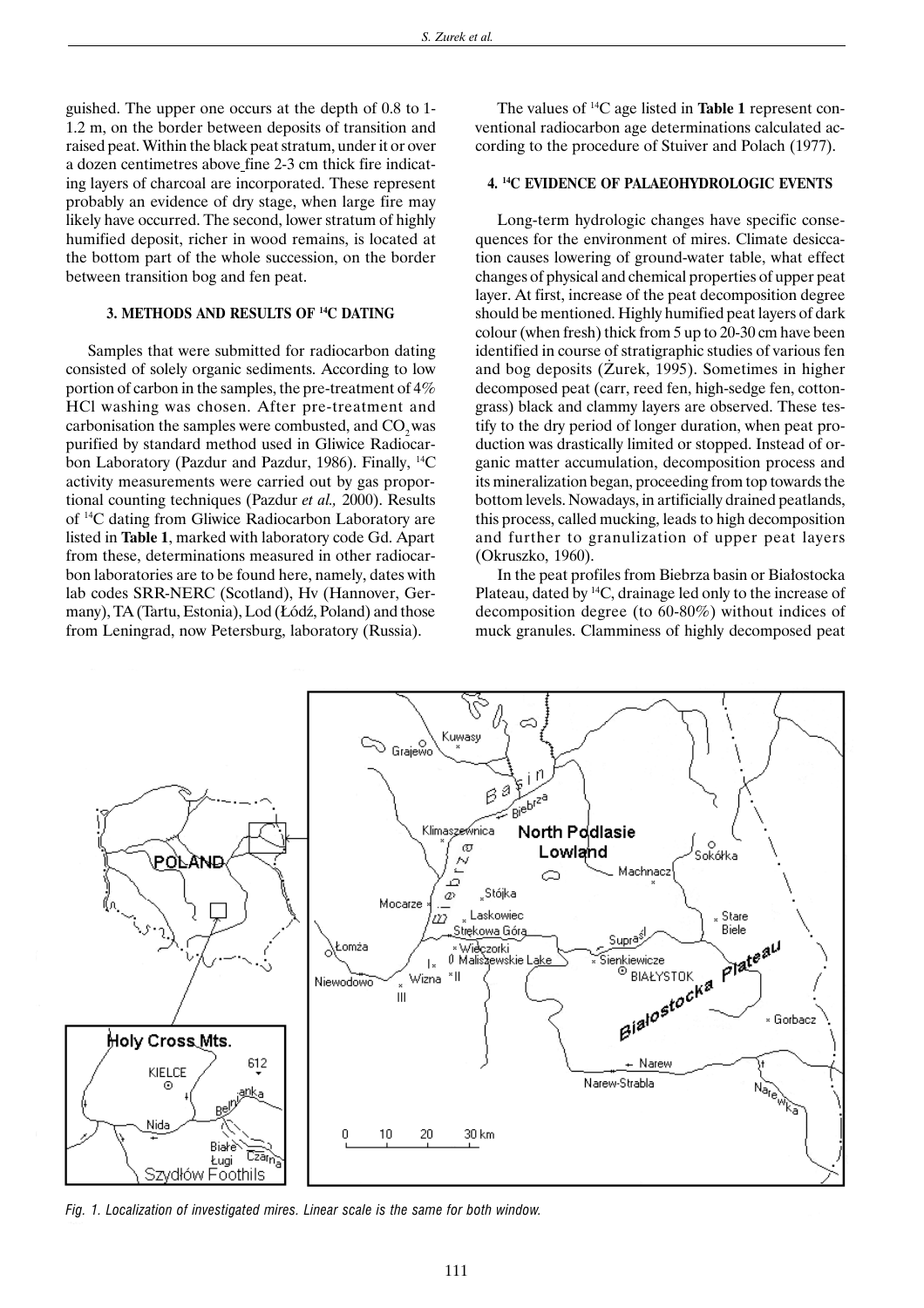*Table 1. 14C dating results of peat samples from different sites of Poland. All dated samples came from NE Poland except Bia³e £ugi site (Central Poland). The symbols and numbers after slash in the column "Name of samples" indicate profile. Roman numbers (I, II, III)for Wizna mean different sites. Depth = conventional depth in profile.*

| Gd-9498<br>315-320<br>$10880 + 250$<br>256,3<br>Zurek, Pazdur, 1999<br>Białe Ługi 1/13<br>sedge-moss fen p.<br>256,5<br>$\overline{2}$<br>95-100<br>Gd-11211<br>$3480 + 80$<br>Žurek 1996b<br>Biale Ługi 2/21<br>cotton-grass p.<br>3<br>175-185<br>$10170 \pm 120$<br>256,5<br>Zurek, Pazdur, 1999<br>Białe Ługi 3/21<br>Gd-10320<br>sedge-sphag. p.<br>Gd-9508<br>256,3<br>4<br>Biale Ługi 4/14<br>405-408<br>6940±750<br>humus with sand<br>Žurek, Pazdur, 1999<br>5<br>100-105<br>256<br>Białe Ługi 13/21<br>Gd-15137<br>$2630 \pm 90$<br>not published<br>Eriophorum p.<br>256<br>6<br>Gd-12266<br>$6470 + 80$<br>Biale Ługi 14/21<br>110-115<br>Sphagnum-Carex p.<br>not published<br>7<br>180-185<br>Gd-15135<br>256<br>Biale Ługi 15/21<br>8890±140<br>not published<br>Carex p.<br>256<br>8<br>190-195<br>Gd-15131<br>$8750 \pm 150$<br>Białe Ługi 16/21<br>Carex p.<br>not published<br>9<br>Białe Ługi 17/14<br>90-95<br>Gd-15129<br>256<br>$1830 \pm 100$<br>Carex-Sphagnum p.<br>not published<br>256<br>Białe Ługi 18/14<br>100-105<br>Gd-15127<br>$2450 + 90$<br>Carex-Sphagnum p.<br>10<br>not published<br>5<br>Gd-7825<br>Biebrza Dolna 1/ Stójka (Ławki)<br>112-118<br>$2810 + 60$<br>104,1<br>Zurek, Pazdur, 1999<br>osier peat<br>6<br>Biebrza Dolna 2/ Stójka (Ławki)<br>125-130<br>Gd-7826<br>$5110 \pm 60$<br>Żurek, Pazdur, 1999<br>104,1<br>osier peat<br>7<br>270-280<br>Żurek, Pazdur, 1999<br>Biebrza Dolna 3/ Stójka (Ławki)<br>Gd-10491<br>$8450 \pm 100$<br>104,1<br>brown-moss peat<br>8<br>254-267<br>Gd-4487<br>$8000 \pm 170$<br><b>Wicik, 1989</b><br>Gorbacz 1<br>detrital gyttja<br>9<br>Gorbacz 2<br>180-200<br>Gd-6172<br>$1460 + 90$<br><b>Wicik, 1989</b><br>bog peat<br>$7150 + 80$<br>107,0<br>10<br>Klimaszewnica /27<br>145-152<br>Gd-10492<br>Zurek, Pazdur, 1999<br>reed-sedge peat<br>Kuwasy 1/EO<br>95-100<br>Gd-7827<br>$3650 + 50$<br>114,6<br>Zurek, Pazdur, 1999<br>11<br>alder peat<br>Zurek, Pazdur, 1999<br>12 Kuwasy 2/EO<br>186-191<br>Gd-10497<br>$10850 \pm 150$<br>114,6<br>brown-moss peat<br>18-23<br>Gd-2301<br>$830 + 80$<br>103,5<br>Žurek1987<br>13 Laskowiec<br>peaty formation<br>Žurek 1992<br>405-415<br>Gd-5683<br>>40800<br>152,0<br>14<br>Machnacz 1/6<br>sedge-moss peat<br>Gd-10494<br>$7300 \pm 130$<br>150,5<br>Żurek, Pazdur, 1999<br>Machnacz 1/18<br>150-160<br>15<br>reed-sedge peat<br>425-435<br>Gd-5864<br>>43500<br>152,0<br>Żurek 1992<br>Machnacz 2/6<br>16<br>sedge-moss peat<br>Machnacz 2/18<br>372-382<br>Gd-10495<br>$11690 \pm 150$<br>150,5<br>Zurek, Pazdur, 1999<br>17<br>brown-moss peat<br>Žurek, Pazdur, 1999<br>Machnacz 3/14<br>368-375<br>Gd-10499<br>29470±180<br>151,1<br>18<br>detrital gyttja<br>138-148<br>SRR-3176<br>Haslam 1987<br>Machnacz/14<br>$4040 + 50$<br>151,1<br>19<br>cotton-grass p.<br>72-82<br>20<br>Machnacz/14<br>SRR-3175<br>$1120 \pm 50$<br>151,1<br>Haslam 1987<br>cotton-grass p.<br>21<br>380-390<br>Gd-4959<br>11100±140<br>151,1<br>Machnacz/ III 14<br>Kupryjan.1994<br>brown-moss peat<br>22<br>Machnacz/ III 14<br>330-340<br>Gd-6818<br>$10370 \pm 100$<br>151,1<br>Kupryjan.1994<br>detrital gyttja<br>23<br>280-290<br>Gd-6819<br>$8570 \pm 100$<br>151,1<br>Machnacz/ III 14<br>sedge-moss peat<br>Kupryjan.1994<br>24<br>Machnacz/ III 14<br>165-175<br>Gd-6824<br>7470±100<br>151,1<br>Kupryjan.1994<br>cotton-grass p.<br>Gd-6820<br>25<br>Machnacz/ III 14<br>130-140<br>$3430 + 80$<br>151,1<br>Kupryjan.1994<br>cotton-grass p.<br>50-60<br>Gd-4966<br>$1720 \pm 60$<br>151,1<br>26<br>Machnacz/ III 14<br>Kupryjan.1994<br>cotton-grass p.<br>Hv-5527<br>Žurek 1978<br>27<br>Maliszewo I/la<br>477-481<br>11460±210<br>104,1<br>peaty formation<br>TA-1077<br>104,1<br>Žurek 1986<br>28<br>Maliszewo II/Ib<br>186-191<br>$5170 \pm 100$<br>detrital gyttja<br>$\overline{Z}$ urek 1986<br>370-380<br>TA-1078<br>Maliszewo III/II<br>$8940 \pm 120$<br>104,5<br>29<br>sedge peat<br>Maliszewo IV/II<br>125-135<br>TA-1076<br>104,5<br>Zurek 1986<br>$2350 \pm 100$<br>reed peat<br>30<br>Maliszewo V/Ic<br>205-212<br>Gd-10490<br>$5720 \pm 110$<br>104,1<br>Zurek, Pazdur, 1999<br>31<br>detrital gyttja<br>27-32<br>Gd-2302<br>102,5<br>Žurek1987<br>32 Mocarze la<br>$1460 \pm 100$<br>mud<br>Narew/ Narew-Strabla<br>160-170<br>$3800 \pm 70$<br>wood of alder<br>121,5<br>33<br>Leningrad<br>Czeczuga1979<br>Narew/Narew-Strabla<br>34<br>50<br>Leningrad<br>$1470 + 50$<br>wood of oak<br>121,5<br>Czeczuga1979<br>Niewodowo<br>200-230<br>$Lod-27$<br>$1420 \pm 130$<br>98,0<br>Musial, Strasz., 1988<br>35<br>oak trunk<br>Sienkiewicze 2<br>33-38<br>Gd-2306<br>$940 \pm 100$<br>119,0<br>Žurek1987<br>36<br>muddy-alluvium f.<br>13-18<br>Gd-2303<br>119,0<br>Žurek1987<br>37<br>Sienkiewicze 3<br>$670 + 90$<br>peaty-muddy f.<br>Gd-9506<br>38<br>Stare Biele 1/I<br>115-120<br>1700±210<br>143,0<br>Zurek, Pazdur, 1999<br>alder swamp peat<br>Gd-11212<br>$2690 \pm 70$<br>143,0<br>Żurek, Pazdur, 1999<br>Stare Biele 2/I<br>180-190<br>alder peat<br>39<br>245-255<br>Gd-10321<br>Stare Biele 3/I<br>$4000 \pm 120$<br>alder peat<br>143,0<br>Zurek, Pazdur, 1999<br>40<br>995-1005<br>Gd-9503<br>143,0<br>Žurek, Pazdur, 1999<br>41<br>Stare Biele 4/I<br>$13900 \pm 310$<br>fine-detrital gyttja<br>Stare Biele 5/II<br>94-100<br>Gd-9497<br>$2190 \pm 130$<br>143,0<br>Žurek 1996b<br>42<br>alder peat<br>120-130<br>Gd-10337<br>143,0<br>Żurek, Pazdur, 1999<br>Stare Biele 6/VII<br>$5310 \pm 100$<br>43<br>alder peat | No. Name of sample | <b>Depth</b><br>[cm] | Lab. no. | <sup>14</sup> C Age<br>[BP] | <b>Material</b> | <b>Altitude</b><br>$[m \text{ as }]$ | <b>References</b> |
|--------------------------------------------------------------------------------------------------------------------------------------------------------------------------------------------------------------------------------------------------------------------------------------------------------------------------------------------------------------------------------------------------------------------------------------------------------------------------------------------------------------------------------------------------------------------------------------------------------------------------------------------------------------------------------------------------------------------------------------------------------------------------------------------------------------------------------------------------------------------------------------------------------------------------------------------------------------------------------------------------------------------------------------------------------------------------------------------------------------------------------------------------------------------------------------------------------------------------------------------------------------------------------------------------------------------------------------------------------------------------------------------------------------------------------------------------------------------------------------------------------------------------------------------------------------------------------------------------------------------------------------------------------------------------------------------------------------------------------------------------------------------------------------------------------------------------------------------------------------------------------------------------------------------------------------------------------------------------------------------------------------------------------------------------------------------------------------------------------------------------------------------------------------------------------------------------------------------------------------------------------------------------------------------------------------------------------------------------------------------------------------------------------------------------------------------------------------------------------------------------------------------------------------------------------------------------------------------------------------------------------------------------------------------------------------------------------------------------------------------------------------------------------------------------------------------------------------------------------------------------------------------------------------------------------------------------------------------------------------------------------------------------------------------------------------------------------------------------------------------------------------------------------------------------------------------------------------------------------------------------------------------------------------------------------------------------------------------------------------------------------------------------------------------------------------------------------------------------------------------------------------------------------------------------------------------------------------------------------------------------------------------------------------------------------------------------------------------------------------------------------------------------------------------------------------------------------------------------------------------------------------------------------------------------------------------------------------------------------------------------------------------------------------------------------------------------------------------------------------------------------------------------------------------------------------------------------------------------------------------------------------------------------------------------------------------------------------------------------------------------------------------------------------------------------------------------------------------------------------------------------------------------------------------------------------------------------------------------------------------------------------------------------------------------------------------------------------------------------------------------------------------------------------------------------------------------------------------------------------------------------------------------------------------------------------------------------------------------------------------------------------------------------------------------------------------------------------------------------------------------------------------------------------------------------------------------------------------------------------------------------------------------------------------------------------------------------------------------------------------------------------------------------------------------------------------------------------------------------------------------|--------------------|----------------------|----------|-----------------------------|-----------------|--------------------------------------|-------------------|
|                                                                                                                                                                                                                                                                                                                                                                                                                                                                                                                                                                                                                                                                                                                                                                                                                                                                                                                                                                                                                                                                                                                                                                                                                                                                                                                                                                                                                                                                                                                                                                                                                                                                                                                                                                                                                                                                                                                                                                                                                                                                                                                                                                                                                                                                                                                                                                                                                                                                                                                                                                                                                                                                                                                                                                                                                                                                                                                                                                                                                                                                                                                                                                                                                                                                                                                                                                                                                                                                                                                                                                                                                                                                                                                                                                                                                                                                                                                                                                                                                                                                                                                                                                                                                                                                                                                                                                                                                                                                                                                                                                                                                                                                                                                                                                                                                                                                                                                                                                                                                                                                                                                                                                                                                                                                                                                                                                                                                                                                                                  |                    |                      |          |                             |                 |                                      |                   |
|                                                                                                                                                                                                                                                                                                                                                                                                                                                                                                                                                                                                                                                                                                                                                                                                                                                                                                                                                                                                                                                                                                                                                                                                                                                                                                                                                                                                                                                                                                                                                                                                                                                                                                                                                                                                                                                                                                                                                                                                                                                                                                                                                                                                                                                                                                                                                                                                                                                                                                                                                                                                                                                                                                                                                                                                                                                                                                                                                                                                                                                                                                                                                                                                                                                                                                                                                                                                                                                                                                                                                                                                                                                                                                                                                                                                                                                                                                                                                                                                                                                                                                                                                                                                                                                                                                                                                                                                                                                                                                                                                                                                                                                                                                                                                                                                                                                                                                                                                                                                                                                                                                                                                                                                                                                                                                                                                                                                                                                                                                  |                    |                      |          |                             |                 |                                      |                   |
|                                                                                                                                                                                                                                                                                                                                                                                                                                                                                                                                                                                                                                                                                                                                                                                                                                                                                                                                                                                                                                                                                                                                                                                                                                                                                                                                                                                                                                                                                                                                                                                                                                                                                                                                                                                                                                                                                                                                                                                                                                                                                                                                                                                                                                                                                                                                                                                                                                                                                                                                                                                                                                                                                                                                                                                                                                                                                                                                                                                                                                                                                                                                                                                                                                                                                                                                                                                                                                                                                                                                                                                                                                                                                                                                                                                                                                                                                                                                                                                                                                                                                                                                                                                                                                                                                                                                                                                                                                                                                                                                                                                                                                                                                                                                                                                                                                                                                                                                                                                                                                                                                                                                                                                                                                                                                                                                                                                                                                                                                                  |                    |                      |          |                             |                 |                                      |                   |
|                                                                                                                                                                                                                                                                                                                                                                                                                                                                                                                                                                                                                                                                                                                                                                                                                                                                                                                                                                                                                                                                                                                                                                                                                                                                                                                                                                                                                                                                                                                                                                                                                                                                                                                                                                                                                                                                                                                                                                                                                                                                                                                                                                                                                                                                                                                                                                                                                                                                                                                                                                                                                                                                                                                                                                                                                                                                                                                                                                                                                                                                                                                                                                                                                                                                                                                                                                                                                                                                                                                                                                                                                                                                                                                                                                                                                                                                                                                                                                                                                                                                                                                                                                                                                                                                                                                                                                                                                                                                                                                                                                                                                                                                                                                                                                                                                                                                                                                                                                                                                                                                                                                                                                                                                                                                                                                                                                                                                                                                                                  |                    |                      |          |                             |                 |                                      |                   |
|                                                                                                                                                                                                                                                                                                                                                                                                                                                                                                                                                                                                                                                                                                                                                                                                                                                                                                                                                                                                                                                                                                                                                                                                                                                                                                                                                                                                                                                                                                                                                                                                                                                                                                                                                                                                                                                                                                                                                                                                                                                                                                                                                                                                                                                                                                                                                                                                                                                                                                                                                                                                                                                                                                                                                                                                                                                                                                                                                                                                                                                                                                                                                                                                                                                                                                                                                                                                                                                                                                                                                                                                                                                                                                                                                                                                                                                                                                                                                                                                                                                                                                                                                                                                                                                                                                                                                                                                                                                                                                                                                                                                                                                                                                                                                                                                                                                                                                                                                                                                                                                                                                                                                                                                                                                                                                                                                                                                                                                                                                  |                    |                      |          |                             |                 |                                      |                   |
|                                                                                                                                                                                                                                                                                                                                                                                                                                                                                                                                                                                                                                                                                                                                                                                                                                                                                                                                                                                                                                                                                                                                                                                                                                                                                                                                                                                                                                                                                                                                                                                                                                                                                                                                                                                                                                                                                                                                                                                                                                                                                                                                                                                                                                                                                                                                                                                                                                                                                                                                                                                                                                                                                                                                                                                                                                                                                                                                                                                                                                                                                                                                                                                                                                                                                                                                                                                                                                                                                                                                                                                                                                                                                                                                                                                                                                                                                                                                                                                                                                                                                                                                                                                                                                                                                                                                                                                                                                                                                                                                                                                                                                                                                                                                                                                                                                                                                                                                                                                                                                                                                                                                                                                                                                                                                                                                                                                                                                                                                                  |                    |                      |          |                             |                 |                                      |                   |
|                                                                                                                                                                                                                                                                                                                                                                                                                                                                                                                                                                                                                                                                                                                                                                                                                                                                                                                                                                                                                                                                                                                                                                                                                                                                                                                                                                                                                                                                                                                                                                                                                                                                                                                                                                                                                                                                                                                                                                                                                                                                                                                                                                                                                                                                                                                                                                                                                                                                                                                                                                                                                                                                                                                                                                                                                                                                                                                                                                                                                                                                                                                                                                                                                                                                                                                                                                                                                                                                                                                                                                                                                                                                                                                                                                                                                                                                                                                                                                                                                                                                                                                                                                                                                                                                                                                                                                                                                                                                                                                                                                                                                                                                                                                                                                                                                                                                                                                                                                                                                                                                                                                                                                                                                                                                                                                                                                                                                                                                                                  |                    |                      |          |                             |                 |                                      |                   |
|                                                                                                                                                                                                                                                                                                                                                                                                                                                                                                                                                                                                                                                                                                                                                                                                                                                                                                                                                                                                                                                                                                                                                                                                                                                                                                                                                                                                                                                                                                                                                                                                                                                                                                                                                                                                                                                                                                                                                                                                                                                                                                                                                                                                                                                                                                                                                                                                                                                                                                                                                                                                                                                                                                                                                                                                                                                                                                                                                                                                                                                                                                                                                                                                                                                                                                                                                                                                                                                                                                                                                                                                                                                                                                                                                                                                                                                                                                                                                                                                                                                                                                                                                                                                                                                                                                                                                                                                                                                                                                                                                                                                                                                                                                                                                                                                                                                                                                                                                                                                                                                                                                                                                                                                                                                                                                                                                                                                                                                                                                  |                    |                      |          |                             |                 |                                      |                   |
|                                                                                                                                                                                                                                                                                                                                                                                                                                                                                                                                                                                                                                                                                                                                                                                                                                                                                                                                                                                                                                                                                                                                                                                                                                                                                                                                                                                                                                                                                                                                                                                                                                                                                                                                                                                                                                                                                                                                                                                                                                                                                                                                                                                                                                                                                                                                                                                                                                                                                                                                                                                                                                                                                                                                                                                                                                                                                                                                                                                                                                                                                                                                                                                                                                                                                                                                                                                                                                                                                                                                                                                                                                                                                                                                                                                                                                                                                                                                                                                                                                                                                                                                                                                                                                                                                                                                                                                                                                                                                                                                                                                                                                                                                                                                                                                                                                                                                                                                                                                                                                                                                                                                                                                                                                                                                                                                                                                                                                                                                                  |                    |                      |          |                             |                 |                                      |                   |
|                                                                                                                                                                                                                                                                                                                                                                                                                                                                                                                                                                                                                                                                                                                                                                                                                                                                                                                                                                                                                                                                                                                                                                                                                                                                                                                                                                                                                                                                                                                                                                                                                                                                                                                                                                                                                                                                                                                                                                                                                                                                                                                                                                                                                                                                                                                                                                                                                                                                                                                                                                                                                                                                                                                                                                                                                                                                                                                                                                                                                                                                                                                                                                                                                                                                                                                                                                                                                                                                                                                                                                                                                                                                                                                                                                                                                                                                                                                                                                                                                                                                                                                                                                                                                                                                                                                                                                                                                                                                                                                                                                                                                                                                                                                                                                                                                                                                                                                                                                                                                                                                                                                                                                                                                                                                                                                                                                                                                                                                                                  |                    |                      |          |                             |                 |                                      |                   |
|                                                                                                                                                                                                                                                                                                                                                                                                                                                                                                                                                                                                                                                                                                                                                                                                                                                                                                                                                                                                                                                                                                                                                                                                                                                                                                                                                                                                                                                                                                                                                                                                                                                                                                                                                                                                                                                                                                                                                                                                                                                                                                                                                                                                                                                                                                                                                                                                                                                                                                                                                                                                                                                                                                                                                                                                                                                                                                                                                                                                                                                                                                                                                                                                                                                                                                                                                                                                                                                                                                                                                                                                                                                                                                                                                                                                                                                                                                                                                                                                                                                                                                                                                                                                                                                                                                                                                                                                                                                                                                                                                                                                                                                                                                                                                                                                                                                                                                                                                                                                                                                                                                                                                                                                                                                                                                                                                                                                                                                                                                  |                    |                      |          |                             |                 |                                      |                   |
|                                                                                                                                                                                                                                                                                                                                                                                                                                                                                                                                                                                                                                                                                                                                                                                                                                                                                                                                                                                                                                                                                                                                                                                                                                                                                                                                                                                                                                                                                                                                                                                                                                                                                                                                                                                                                                                                                                                                                                                                                                                                                                                                                                                                                                                                                                                                                                                                                                                                                                                                                                                                                                                                                                                                                                                                                                                                                                                                                                                                                                                                                                                                                                                                                                                                                                                                                                                                                                                                                                                                                                                                                                                                                                                                                                                                                                                                                                                                                                                                                                                                                                                                                                                                                                                                                                                                                                                                                                                                                                                                                                                                                                                                                                                                                                                                                                                                                                                                                                                                                                                                                                                                                                                                                                                                                                                                                                                                                                                                                                  |                    |                      |          |                             |                 |                                      |                   |
|                                                                                                                                                                                                                                                                                                                                                                                                                                                                                                                                                                                                                                                                                                                                                                                                                                                                                                                                                                                                                                                                                                                                                                                                                                                                                                                                                                                                                                                                                                                                                                                                                                                                                                                                                                                                                                                                                                                                                                                                                                                                                                                                                                                                                                                                                                                                                                                                                                                                                                                                                                                                                                                                                                                                                                                                                                                                                                                                                                                                                                                                                                                                                                                                                                                                                                                                                                                                                                                                                                                                                                                                                                                                                                                                                                                                                                                                                                                                                                                                                                                                                                                                                                                                                                                                                                                                                                                                                                                                                                                                                                                                                                                                                                                                                                                                                                                                                                                                                                                                                                                                                                                                                                                                                                                                                                                                                                                                                                                                                                  |                    |                      |          |                             |                 |                                      |                   |
|                                                                                                                                                                                                                                                                                                                                                                                                                                                                                                                                                                                                                                                                                                                                                                                                                                                                                                                                                                                                                                                                                                                                                                                                                                                                                                                                                                                                                                                                                                                                                                                                                                                                                                                                                                                                                                                                                                                                                                                                                                                                                                                                                                                                                                                                                                                                                                                                                                                                                                                                                                                                                                                                                                                                                                                                                                                                                                                                                                                                                                                                                                                                                                                                                                                                                                                                                                                                                                                                                                                                                                                                                                                                                                                                                                                                                                                                                                                                                                                                                                                                                                                                                                                                                                                                                                                                                                                                                                                                                                                                                                                                                                                                                                                                                                                                                                                                                                                                                                                                                                                                                                                                                                                                                                                                                                                                                                                                                                                                                                  |                    |                      |          |                             |                 |                                      |                   |
|                                                                                                                                                                                                                                                                                                                                                                                                                                                                                                                                                                                                                                                                                                                                                                                                                                                                                                                                                                                                                                                                                                                                                                                                                                                                                                                                                                                                                                                                                                                                                                                                                                                                                                                                                                                                                                                                                                                                                                                                                                                                                                                                                                                                                                                                                                                                                                                                                                                                                                                                                                                                                                                                                                                                                                                                                                                                                                                                                                                                                                                                                                                                                                                                                                                                                                                                                                                                                                                                                                                                                                                                                                                                                                                                                                                                                                                                                                                                                                                                                                                                                                                                                                                                                                                                                                                                                                                                                                                                                                                                                                                                                                                                                                                                                                                                                                                                                                                                                                                                                                                                                                                                                                                                                                                                                                                                                                                                                                                                                                  |                    |                      |          |                             |                 |                                      |                   |
|                                                                                                                                                                                                                                                                                                                                                                                                                                                                                                                                                                                                                                                                                                                                                                                                                                                                                                                                                                                                                                                                                                                                                                                                                                                                                                                                                                                                                                                                                                                                                                                                                                                                                                                                                                                                                                                                                                                                                                                                                                                                                                                                                                                                                                                                                                                                                                                                                                                                                                                                                                                                                                                                                                                                                                                                                                                                                                                                                                                                                                                                                                                                                                                                                                                                                                                                                                                                                                                                                                                                                                                                                                                                                                                                                                                                                                                                                                                                                                                                                                                                                                                                                                                                                                                                                                                                                                                                                                                                                                                                                                                                                                                                                                                                                                                                                                                                                                                                                                                                                                                                                                                                                                                                                                                                                                                                                                                                                                                                                                  |                    |                      |          |                             |                 |                                      |                   |
|                                                                                                                                                                                                                                                                                                                                                                                                                                                                                                                                                                                                                                                                                                                                                                                                                                                                                                                                                                                                                                                                                                                                                                                                                                                                                                                                                                                                                                                                                                                                                                                                                                                                                                                                                                                                                                                                                                                                                                                                                                                                                                                                                                                                                                                                                                                                                                                                                                                                                                                                                                                                                                                                                                                                                                                                                                                                                                                                                                                                                                                                                                                                                                                                                                                                                                                                                                                                                                                                                                                                                                                                                                                                                                                                                                                                                                                                                                                                                                                                                                                                                                                                                                                                                                                                                                                                                                                                                                                                                                                                                                                                                                                                                                                                                                                                                                                                                                                                                                                                                                                                                                                                                                                                                                                                                                                                                                                                                                                                                                  |                    |                      |          |                             |                 |                                      |                   |
|                                                                                                                                                                                                                                                                                                                                                                                                                                                                                                                                                                                                                                                                                                                                                                                                                                                                                                                                                                                                                                                                                                                                                                                                                                                                                                                                                                                                                                                                                                                                                                                                                                                                                                                                                                                                                                                                                                                                                                                                                                                                                                                                                                                                                                                                                                                                                                                                                                                                                                                                                                                                                                                                                                                                                                                                                                                                                                                                                                                                                                                                                                                                                                                                                                                                                                                                                                                                                                                                                                                                                                                                                                                                                                                                                                                                                                                                                                                                                                                                                                                                                                                                                                                                                                                                                                                                                                                                                                                                                                                                                                                                                                                                                                                                                                                                                                                                                                                                                                                                                                                                                                                                                                                                                                                                                                                                                                                                                                                                                                  |                    |                      |          |                             |                 |                                      |                   |
|                                                                                                                                                                                                                                                                                                                                                                                                                                                                                                                                                                                                                                                                                                                                                                                                                                                                                                                                                                                                                                                                                                                                                                                                                                                                                                                                                                                                                                                                                                                                                                                                                                                                                                                                                                                                                                                                                                                                                                                                                                                                                                                                                                                                                                                                                                                                                                                                                                                                                                                                                                                                                                                                                                                                                                                                                                                                                                                                                                                                                                                                                                                                                                                                                                                                                                                                                                                                                                                                                                                                                                                                                                                                                                                                                                                                                                                                                                                                                                                                                                                                                                                                                                                                                                                                                                                                                                                                                                                                                                                                                                                                                                                                                                                                                                                                                                                                                                                                                                                                                                                                                                                                                                                                                                                                                                                                                                                                                                                                                                  |                    |                      |          |                             |                 |                                      |                   |
|                                                                                                                                                                                                                                                                                                                                                                                                                                                                                                                                                                                                                                                                                                                                                                                                                                                                                                                                                                                                                                                                                                                                                                                                                                                                                                                                                                                                                                                                                                                                                                                                                                                                                                                                                                                                                                                                                                                                                                                                                                                                                                                                                                                                                                                                                                                                                                                                                                                                                                                                                                                                                                                                                                                                                                                                                                                                                                                                                                                                                                                                                                                                                                                                                                                                                                                                                                                                                                                                                                                                                                                                                                                                                                                                                                                                                                                                                                                                                                                                                                                                                                                                                                                                                                                                                                                                                                                                                                                                                                                                                                                                                                                                                                                                                                                                                                                                                                                                                                                                                                                                                                                                                                                                                                                                                                                                                                                                                                                                                                  |                    |                      |          |                             |                 |                                      |                   |
|                                                                                                                                                                                                                                                                                                                                                                                                                                                                                                                                                                                                                                                                                                                                                                                                                                                                                                                                                                                                                                                                                                                                                                                                                                                                                                                                                                                                                                                                                                                                                                                                                                                                                                                                                                                                                                                                                                                                                                                                                                                                                                                                                                                                                                                                                                                                                                                                                                                                                                                                                                                                                                                                                                                                                                                                                                                                                                                                                                                                                                                                                                                                                                                                                                                                                                                                                                                                                                                                                                                                                                                                                                                                                                                                                                                                                                                                                                                                                                                                                                                                                                                                                                                                                                                                                                                                                                                                                                                                                                                                                                                                                                                                                                                                                                                                                                                                                                                                                                                                                                                                                                                                                                                                                                                                                                                                                                                                                                                                                                  |                    |                      |          |                             |                 |                                      |                   |
|                                                                                                                                                                                                                                                                                                                                                                                                                                                                                                                                                                                                                                                                                                                                                                                                                                                                                                                                                                                                                                                                                                                                                                                                                                                                                                                                                                                                                                                                                                                                                                                                                                                                                                                                                                                                                                                                                                                                                                                                                                                                                                                                                                                                                                                                                                                                                                                                                                                                                                                                                                                                                                                                                                                                                                                                                                                                                                                                                                                                                                                                                                                                                                                                                                                                                                                                                                                                                                                                                                                                                                                                                                                                                                                                                                                                                                                                                                                                                                                                                                                                                                                                                                                                                                                                                                                                                                                                                                                                                                                                                                                                                                                                                                                                                                                                                                                                                                                                                                                                                                                                                                                                                                                                                                                                                                                                                                                                                                                                                                  |                    |                      |          |                             |                 |                                      |                   |
|                                                                                                                                                                                                                                                                                                                                                                                                                                                                                                                                                                                                                                                                                                                                                                                                                                                                                                                                                                                                                                                                                                                                                                                                                                                                                                                                                                                                                                                                                                                                                                                                                                                                                                                                                                                                                                                                                                                                                                                                                                                                                                                                                                                                                                                                                                                                                                                                                                                                                                                                                                                                                                                                                                                                                                                                                                                                                                                                                                                                                                                                                                                                                                                                                                                                                                                                                                                                                                                                                                                                                                                                                                                                                                                                                                                                                                                                                                                                                                                                                                                                                                                                                                                                                                                                                                                                                                                                                                                                                                                                                                                                                                                                                                                                                                                                                                                                                                                                                                                                                                                                                                                                                                                                                                                                                                                                                                                                                                                                                                  |                    |                      |          |                             |                 |                                      |                   |
|                                                                                                                                                                                                                                                                                                                                                                                                                                                                                                                                                                                                                                                                                                                                                                                                                                                                                                                                                                                                                                                                                                                                                                                                                                                                                                                                                                                                                                                                                                                                                                                                                                                                                                                                                                                                                                                                                                                                                                                                                                                                                                                                                                                                                                                                                                                                                                                                                                                                                                                                                                                                                                                                                                                                                                                                                                                                                                                                                                                                                                                                                                                                                                                                                                                                                                                                                                                                                                                                                                                                                                                                                                                                                                                                                                                                                                                                                                                                                                                                                                                                                                                                                                                                                                                                                                                                                                                                                                                                                                                                                                                                                                                                                                                                                                                                                                                                                                                                                                                                                                                                                                                                                                                                                                                                                                                                                                                                                                                                                                  |                    |                      |          |                             |                 |                                      |                   |
|                                                                                                                                                                                                                                                                                                                                                                                                                                                                                                                                                                                                                                                                                                                                                                                                                                                                                                                                                                                                                                                                                                                                                                                                                                                                                                                                                                                                                                                                                                                                                                                                                                                                                                                                                                                                                                                                                                                                                                                                                                                                                                                                                                                                                                                                                                                                                                                                                                                                                                                                                                                                                                                                                                                                                                                                                                                                                                                                                                                                                                                                                                                                                                                                                                                                                                                                                                                                                                                                                                                                                                                                                                                                                                                                                                                                                                                                                                                                                                                                                                                                                                                                                                                                                                                                                                                                                                                                                                                                                                                                                                                                                                                                                                                                                                                                                                                                                                                                                                                                                                                                                                                                                                                                                                                                                                                                                                                                                                                                                                  |                    |                      |          |                             |                 |                                      |                   |
|                                                                                                                                                                                                                                                                                                                                                                                                                                                                                                                                                                                                                                                                                                                                                                                                                                                                                                                                                                                                                                                                                                                                                                                                                                                                                                                                                                                                                                                                                                                                                                                                                                                                                                                                                                                                                                                                                                                                                                                                                                                                                                                                                                                                                                                                                                                                                                                                                                                                                                                                                                                                                                                                                                                                                                                                                                                                                                                                                                                                                                                                                                                                                                                                                                                                                                                                                                                                                                                                                                                                                                                                                                                                                                                                                                                                                                                                                                                                                                                                                                                                                                                                                                                                                                                                                                                                                                                                                                                                                                                                                                                                                                                                                                                                                                                                                                                                                                                                                                                                                                                                                                                                                                                                                                                                                                                                                                                                                                                                                                  |                    |                      |          |                             |                 |                                      |                   |
|                                                                                                                                                                                                                                                                                                                                                                                                                                                                                                                                                                                                                                                                                                                                                                                                                                                                                                                                                                                                                                                                                                                                                                                                                                                                                                                                                                                                                                                                                                                                                                                                                                                                                                                                                                                                                                                                                                                                                                                                                                                                                                                                                                                                                                                                                                                                                                                                                                                                                                                                                                                                                                                                                                                                                                                                                                                                                                                                                                                                                                                                                                                                                                                                                                                                                                                                                                                                                                                                                                                                                                                                                                                                                                                                                                                                                                                                                                                                                                                                                                                                                                                                                                                                                                                                                                                                                                                                                                                                                                                                                                                                                                                                                                                                                                                                                                                                                                                                                                                                                                                                                                                                                                                                                                                                                                                                                                                                                                                                                                  |                    |                      |          |                             |                 |                                      |                   |
|                                                                                                                                                                                                                                                                                                                                                                                                                                                                                                                                                                                                                                                                                                                                                                                                                                                                                                                                                                                                                                                                                                                                                                                                                                                                                                                                                                                                                                                                                                                                                                                                                                                                                                                                                                                                                                                                                                                                                                                                                                                                                                                                                                                                                                                                                                                                                                                                                                                                                                                                                                                                                                                                                                                                                                                                                                                                                                                                                                                                                                                                                                                                                                                                                                                                                                                                                                                                                                                                                                                                                                                                                                                                                                                                                                                                                                                                                                                                                                                                                                                                                                                                                                                                                                                                                                                                                                                                                                                                                                                                                                                                                                                                                                                                                                                                                                                                                                                                                                                                                                                                                                                                                                                                                                                                                                                                                                                                                                                                                                  |                    |                      |          |                             |                 |                                      |                   |
|                                                                                                                                                                                                                                                                                                                                                                                                                                                                                                                                                                                                                                                                                                                                                                                                                                                                                                                                                                                                                                                                                                                                                                                                                                                                                                                                                                                                                                                                                                                                                                                                                                                                                                                                                                                                                                                                                                                                                                                                                                                                                                                                                                                                                                                                                                                                                                                                                                                                                                                                                                                                                                                                                                                                                                                                                                                                                                                                                                                                                                                                                                                                                                                                                                                                                                                                                                                                                                                                                                                                                                                                                                                                                                                                                                                                                                                                                                                                                                                                                                                                                                                                                                                                                                                                                                                                                                                                                                                                                                                                                                                                                                                                                                                                                                                                                                                                                                                                                                                                                                                                                                                                                                                                                                                                                                                                                                                                                                                                                                  |                    |                      |          |                             |                 |                                      |                   |
|                                                                                                                                                                                                                                                                                                                                                                                                                                                                                                                                                                                                                                                                                                                                                                                                                                                                                                                                                                                                                                                                                                                                                                                                                                                                                                                                                                                                                                                                                                                                                                                                                                                                                                                                                                                                                                                                                                                                                                                                                                                                                                                                                                                                                                                                                                                                                                                                                                                                                                                                                                                                                                                                                                                                                                                                                                                                                                                                                                                                                                                                                                                                                                                                                                                                                                                                                                                                                                                                                                                                                                                                                                                                                                                                                                                                                                                                                                                                                                                                                                                                                                                                                                                                                                                                                                                                                                                                                                                                                                                                                                                                                                                                                                                                                                                                                                                                                                                                                                                                                                                                                                                                                                                                                                                                                                                                                                                                                                                                                                  |                    |                      |          |                             |                 |                                      |                   |
|                                                                                                                                                                                                                                                                                                                                                                                                                                                                                                                                                                                                                                                                                                                                                                                                                                                                                                                                                                                                                                                                                                                                                                                                                                                                                                                                                                                                                                                                                                                                                                                                                                                                                                                                                                                                                                                                                                                                                                                                                                                                                                                                                                                                                                                                                                                                                                                                                                                                                                                                                                                                                                                                                                                                                                                                                                                                                                                                                                                                                                                                                                                                                                                                                                                                                                                                                                                                                                                                                                                                                                                                                                                                                                                                                                                                                                                                                                                                                                                                                                                                                                                                                                                                                                                                                                                                                                                                                                                                                                                                                                                                                                                                                                                                                                                                                                                                                                                                                                                                                                                                                                                                                                                                                                                                                                                                                                                                                                                                                                  |                    |                      |          |                             |                 |                                      |                   |
|                                                                                                                                                                                                                                                                                                                                                                                                                                                                                                                                                                                                                                                                                                                                                                                                                                                                                                                                                                                                                                                                                                                                                                                                                                                                                                                                                                                                                                                                                                                                                                                                                                                                                                                                                                                                                                                                                                                                                                                                                                                                                                                                                                                                                                                                                                                                                                                                                                                                                                                                                                                                                                                                                                                                                                                                                                                                                                                                                                                                                                                                                                                                                                                                                                                                                                                                                                                                                                                                                                                                                                                                                                                                                                                                                                                                                                                                                                                                                                                                                                                                                                                                                                                                                                                                                                                                                                                                                                                                                                                                                                                                                                                                                                                                                                                                                                                                                                                                                                                                                                                                                                                                                                                                                                                                                                                                                                                                                                                                                                  |                    |                      |          |                             |                 |                                      |                   |
|                                                                                                                                                                                                                                                                                                                                                                                                                                                                                                                                                                                                                                                                                                                                                                                                                                                                                                                                                                                                                                                                                                                                                                                                                                                                                                                                                                                                                                                                                                                                                                                                                                                                                                                                                                                                                                                                                                                                                                                                                                                                                                                                                                                                                                                                                                                                                                                                                                                                                                                                                                                                                                                                                                                                                                                                                                                                                                                                                                                                                                                                                                                                                                                                                                                                                                                                                                                                                                                                                                                                                                                                                                                                                                                                                                                                                                                                                                                                                                                                                                                                                                                                                                                                                                                                                                                                                                                                                                                                                                                                                                                                                                                                                                                                                                                                                                                                                                                                                                                                                                                                                                                                                                                                                                                                                                                                                                                                                                                                                                  |                    |                      |          |                             |                 |                                      |                   |
|                                                                                                                                                                                                                                                                                                                                                                                                                                                                                                                                                                                                                                                                                                                                                                                                                                                                                                                                                                                                                                                                                                                                                                                                                                                                                                                                                                                                                                                                                                                                                                                                                                                                                                                                                                                                                                                                                                                                                                                                                                                                                                                                                                                                                                                                                                                                                                                                                                                                                                                                                                                                                                                                                                                                                                                                                                                                                                                                                                                                                                                                                                                                                                                                                                                                                                                                                                                                                                                                                                                                                                                                                                                                                                                                                                                                                                                                                                                                                                                                                                                                                                                                                                                                                                                                                                                                                                                                                                                                                                                                                                                                                                                                                                                                                                                                                                                                                                                                                                                                                                                                                                                                                                                                                                                                                                                                                                                                                                                                                                  |                    |                      |          |                             |                 |                                      |                   |
|                                                                                                                                                                                                                                                                                                                                                                                                                                                                                                                                                                                                                                                                                                                                                                                                                                                                                                                                                                                                                                                                                                                                                                                                                                                                                                                                                                                                                                                                                                                                                                                                                                                                                                                                                                                                                                                                                                                                                                                                                                                                                                                                                                                                                                                                                                                                                                                                                                                                                                                                                                                                                                                                                                                                                                                                                                                                                                                                                                                                                                                                                                                                                                                                                                                                                                                                                                                                                                                                                                                                                                                                                                                                                                                                                                                                                                                                                                                                                                                                                                                                                                                                                                                                                                                                                                                                                                                                                                                                                                                                                                                                                                                                                                                                                                                                                                                                                                                                                                                                                                                                                                                                                                                                                                                                                                                                                                                                                                                                                                  |                    |                      |          |                             |                 |                                      |                   |
|                                                                                                                                                                                                                                                                                                                                                                                                                                                                                                                                                                                                                                                                                                                                                                                                                                                                                                                                                                                                                                                                                                                                                                                                                                                                                                                                                                                                                                                                                                                                                                                                                                                                                                                                                                                                                                                                                                                                                                                                                                                                                                                                                                                                                                                                                                                                                                                                                                                                                                                                                                                                                                                                                                                                                                                                                                                                                                                                                                                                                                                                                                                                                                                                                                                                                                                                                                                                                                                                                                                                                                                                                                                                                                                                                                                                                                                                                                                                                                                                                                                                                                                                                                                                                                                                                                                                                                                                                                                                                                                                                                                                                                                                                                                                                                                                                                                                                                                                                                                                                                                                                                                                                                                                                                                                                                                                                                                                                                                                                                  |                    |                      |          |                             |                 |                                      |                   |
|                                                                                                                                                                                                                                                                                                                                                                                                                                                                                                                                                                                                                                                                                                                                                                                                                                                                                                                                                                                                                                                                                                                                                                                                                                                                                                                                                                                                                                                                                                                                                                                                                                                                                                                                                                                                                                                                                                                                                                                                                                                                                                                                                                                                                                                                                                                                                                                                                                                                                                                                                                                                                                                                                                                                                                                                                                                                                                                                                                                                                                                                                                                                                                                                                                                                                                                                                                                                                                                                                                                                                                                                                                                                                                                                                                                                                                                                                                                                                                                                                                                                                                                                                                                                                                                                                                                                                                                                                                                                                                                                                                                                                                                                                                                                                                                                                                                                                                                                                                                                                                                                                                                                                                                                                                                                                                                                                                                                                                                                                                  |                    |                      |          |                             |                 |                                      |                   |
|                                                                                                                                                                                                                                                                                                                                                                                                                                                                                                                                                                                                                                                                                                                                                                                                                                                                                                                                                                                                                                                                                                                                                                                                                                                                                                                                                                                                                                                                                                                                                                                                                                                                                                                                                                                                                                                                                                                                                                                                                                                                                                                                                                                                                                                                                                                                                                                                                                                                                                                                                                                                                                                                                                                                                                                                                                                                                                                                                                                                                                                                                                                                                                                                                                                                                                                                                                                                                                                                                                                                                                                                                                                                                                                                                                                                                                                                                                                                                                                                                                                                                                                                                                                                                                                                                                                                                                                                                                                                                                                                                                                                                                                                                                                                                                                                                                                                                                                                                                                                                                                                                                                                                                                                                                                                                                                                                                                                                                                                                                  |                    |                      |          |                             |                 |                                      |                   |
|                                                                                                                                                                                                                                                                                                                                                                                                                                                                                                                                                                                                                                                                                                                                                                                                                                                                                                                                                                                                                                                                                                                                                                                                                                                                                                                                                                                                                                                                                                                                                                                                                                                                                                                                                                                                                                                                                                                                                                                                                                                                                                                                                                                                                                                                                                                                                                                                                                                                                                                                                                                                                                                                                                                                                                                                                                                                                                                                                                                                                                                                                                                                                                                                                                                                                                                                                                                                                                                                                                                                                                                                                                                                                                                                                                                                                                                                                                                                                                                                                                                                                                                                                                                                                                                                                                                                                                                                                                                                                                                                                                                                                                                                                                                                                                                                                                                                                                                                                                                                                                                                                                                                                                                                                                                                                                                                                                                                                                                                                                  |                    |                      |          |                             |                 |                                      |                   |
|                                                                                                                                                                                                                                                                                                                                                                                                                                                                                                                                                                                                                                                                                                                                                                                                                                                                                                                                                                                                                                                                                                                                                                                                                                                                                                                                                                                                                                                                                                                                                                                                                                                                                                                                                                                                                                                                                                                                                                                                                                                                                                                                                                                                                                                                                                                                                                                                                                                                                                                                                                                                                                                                                                                                                                                                                                                                                                                                                                                                                                                                                                                                                                                                                                                                                                                                                                                                                                                                                                                                                                                                                                                                                                                                                                                                                                                                                                                                                                                                                                                                                                                                                                                                                                                                                                                                                                                                                                                                                                                                                                                                                                                                                                                                                                                                                                                                                                                                                                                                                                                                                                                                                                                                                                                                                                                                                                                                                                                                                                  |                    |                      |          |                             |                 |                                      |                   |
|                                                                                                                                                                                                                                                                                                                                                                                                                                                                                                                                                                                                                                                                                                                                                                                                                                                                                                                                                                                                                                                                                                                                                                                                                                                                                                                                                                                                                                                                                                                                                                                                                                                                                                                                                                                                                                                                                                                                                                                                                                                                                                                                                                                                                                                                                                                                                                                                                                                                                                                                                                                                                                                                                                                                                                                                                                                                                                                                                                                                                                                                                                                                                                                                                                                                                                                                                                                                                                                                                                                                                                                                                                                                                                                                                                                                                                                                                                                                                                                                                                                                                                                                                                                                                                                                                                                                                                                                                                                                                                                                                                                                                                                                                                                                                                                                                                                                                                                                                                                                                                                                                                                                                                                                                                                                                                                                                                                                                                                                                                  |                    |                      |          |                             |                 |                                      |                   |
|                                                                                                                                                                                                                                                                                                                                                                                                                                                                                                                                                                                                                                                                                                                                                                                                                                                                                                                                                                                                                                                                                                                                                                                                                                                                                                                                                                                                                                                                                                                                                                                                                                                                                                                                                                                                                                                                                                                                                                                                                                                                                                                                                                                                                                                                                                                                                                                                                                                                                                                                                                                                                                                                                                                                                                                                                                                                                                                                                                                                                                                                                                                                                                                                                                                                                                                                                                                                                                                                                                                                                                                                                                                                                                                                                                                                                                                                                                                                                                                                                                                                                                                                                                                                                                                                                                                                                                                                                                                                                                                                                                                                                                                                                                                                                                                                                                                                                                                                                                                                                                                                                                                                                                                                                                                                                                                                                                                                                                                                                                  |                    |                      |          |                             |                 |                                      |                   |
|                                                                                                                                                                                                                                                                                                                                                                                                                                                                                                                                                                                                                                                                                                                                                                                                                                                                                                                                                                                                                                                                                                                                                                                                                                                                                                                                                                                                                                                                                                                                                                                                                                                                                                                                                                                                                                                                                                                                                                                                                                                                                                                                                                                                                                                                                                                                                                                                                                                                                                                                                                                                                                                                                                                                                                                                                                                                                                                                                                                                                                                                                                                                                                                                                                                                                                                                                                                                                                                                                                                                                                                                                                                                                                                                                                                                                                                                                                                                                                                                                                                                                                                                                                                                                                                                                                                                                                                                                                                                                                                                                                                                                                                                                                                                                                                                                                                                                                                                                                                                                                                                                                                                                                                                                                                                                                                                                                                                                                                                                                  |                    |                      |          |                             |                 |                                      |                   |
|                                                                                                                                                                                                                                                                                                                                                                                                                                                                                                                                                                                                                                                                                                                                                                                                                                                                                                                                                                                                                                                                                                                                                                                                                                                                                                                                                                                                                                                                                                                                                                                                                                                                                                                                                                                                                                                                                                                                                                                                                                                                                                                                                                                                                                                                                                                                                                                                                                                                                                                                                                                                                                                                                                                                                                                                                                                                                                                                                                                                                                                                                                                                                                                                                                                                                                                                                                                                                                                                                                                                                                                                                                                                                                                                                                                                                                                                                                                                                                                                                                                                                                                                                                                                                                                                                                                                                                                                                                                                                                                                                                                                                                                                                                                                                                                                                                                                                                                                                                                                                                                                                                                                                                                                                                                                                                                                                                                                                                                                                                  |                    |                      |          |                             |                 |                                      |                   |
|                                                                                                                                                                                                                                                                                                                                                                                                                                                                                                                                                                                                                                                                                                                                                                                                                                                                                                                                                                                                                                                                                                                                                                                                                                                                                                                                                                                                                                                                                                                                                                                                                                                                                                                                                                                                                                                                                                                                                                                                                                                                                                                                                                                                                                                                                                                                                                                                                                                                                                                                                                                                                                                                                                                                                                                                                                                                                                                                                                                                                                                                                                                                                                                                                                                                                                                                                                                                                                                                                                                                                                                                                                                                                                                                                                                                                                                                                                                                                                                                                                                                                                                                                                                                                                                                                                                                                                                                                                                                                                                                                                                                                                                                                                                                                                                                                                                                                                                                                                                                                                                                                                                                                                                                                                                                                                                                                                                                                                                                                                  |                    |                      |          |                             |                 |                                      |                   |
|                                                                                                                                                                                                                                                                                                                                                                                                                                                                                                                                                                                                                                                                                                                                                                                                                                                                                                                                                                                                                                                                                                                                                                                                                                                                                                                                                                                                                                                                                                                                                                                                                                                                                                                                                                                                                                                                                                                                                                                                                                                                                                                                                                                                                                                                                                                                                                                                                                                                                                                                                                                                                                                                                                                                                                                                                                                                                                                                                                                                                                                                                                                                                                                                                                                                                                                                                                                                                                                                                                                                                                                                                                                                                                                                                                                                                                                                                                                                                                                                                                                                                                                                                                                                                                                                                                                                                                                                                                                                                                                                                                                                                                                                                                                                                                                                                                                                                                                                                                                                                                                                                                                                                                                                                                                                                                                                                                                                                                                                                                  |                    |                      |          |                             |                 |                                      |                   |
|                                                                                                                                                                                                                                                                                                                                                                                                                                                                                                                                                                                                                                                                                                                                                                                                                                                                                                                                                                                                                                                                                                                                                                                                                                                                                                                                                                                                                                                                                                                                                                                                                                                                                                                                                                                                                                                                                                                                                                                                                                                                                                                                                                                                                                                                                                                                                                                                                                                                                                                                                                                                                                                                                                                                                                                                                                                                                                                                                                                                                                                                                                                                                                                                                                                                                                                                                                                                                                                                                                                                                                                                                                                                                                                                                                                                                                                                                                                                                                                                                                                                                                                                                                                                                                                                                                                                                                                                                                                                                                                                                                                                                                                                                                                                                                                                                                                                                                                                                                                                                                                                                                                                                                                                                                                                                                                                                                                                                                                                                                  |                    |                      |          |                             |                 |                                      |                   |
|                                                                                                                                                                                                                                                                                                                                                                                                                                                                                                                                                                                                                                                                                                                                                                                                                                                                                                                                                                                                                                                                                                                                                                                                                                                                                                                                                                                                                                                                                                                                                                                                                                                                                                                                                                                                                                                                                                                                                                                                                                                                                                                                                                                                                                                                                                                                                                                                                                                                                                                                                                                                                                                                                                                                                                                                                                                                                                                                                                                                                                                                                                                                                                                                                                                                                                                                                                                                                                                                                                                                                                                                                                                                                                                                                                                                                                                                                                                                                                                                                                                                                                                                                                                                                                                                                                                                                                                                                                                                                                                                                                                                                                                                                                                                                                                                                                                                                                                                                                                                                                                                                                                                                                                                                                                                                                                                                                                                                                                                                                  |                    |                      |          |                             |                 |                                      |                   |
|                                                                                                                                                                                                                                                                                                                                                                                                                                                                                                                                                                                                                                                                                                                                                                                                                                                                                                                                                                                                                                                                                                                                                                                                                                                                                                                                                                                                                                                                                                                                                                                                                                                                                                                                                                                                                                                                                                                                                                                                                                                                                                                                                                                                                                                                                                                                                                                                                                                                                                                                                                                                                                                                                                                                                                                                                                                                                                                                                                                                                                                                                                                                                                                                                                                                                                                                                                                                                                                                                                                                                                                                                                                                                                                                                                                                                                                                                                                                                                                                                                                                                                                                                                                                                                                                                                                                                                                                                                                                                                                                                                                                                                                                                                                                                                                                                                                                                                                                                                                                                                                                                                                                                                                                                                                                                                                                                                                                                                                                                                  |                    |                      |          |                             |                 |                                      |                   |
| Stare Biele 7/24<br>170-180<br>Gd-7748<br>$6420 + 60$<br>146,0<br>Zurek, Pazdur, 1999<br>44<br>alder peat                                                                                                                                                                                                                                                                                                                                                                                                                                                                                                                                                                                                                                                                                                                                                                                                                                                                                                                                                                                                                                                                                                                                                                                                                                                                                                                                                                                                                                                                                                                                                                                                                                                                                                                                                                                                                                                                                                                                                                                                                                                                                                                                                                                                                                                                                                                                                                                                                                                                                                                                                                                                                                                                                                                                                                                                                                                                                                                                                                                                                                                                                                                                                                                                                                                                                                                                                                                                                                                                                                                                                                                                                                                                                                                                                                                                                                                                                                                                                                                                                                                                                                                                                                                                                                                                                                                                                                                                                                                                                                                                                                                                                                                                                                                                                                                                                                                                                                                                                                                                                                                                                                                                                                                                                                                                                                                                                                                        |                    |                      |          |                             |                 |                                      |                   |
| Stare Biele 8/29<br>110-118<br>Gd-10388<br>$4480 \pm 130$<br>143,0<br>Zurek, Pazdur, 1999<br>alder peat<br>45                                                                                                                                                                                                                                                                                                                                                                                                                                                                                                                                                                                                                                                                                                                                                                                                                                                                                                                                                                                                                                                                                                                                                                                                                                                                                                                                                                                                                                                                                                                                                                                                                                                                                                                                                                                                                                                                                                                                                                                                                                                                                                                                                                                                                                                                                                                                                                                                                                                                                                                                                                                                                                                                                                                                                                                                                                                                                                                                                                                                                                                                                                                                                                                                                                                                                                                                                                                                                                                                                                                                                                                                                                                                                                                                                                                                                                                                                                                                                                                                                                                                                                                                                                                                                                                                                                                                                                                                                                                                                                                                                                                                                                                                                                                                                                                                                                                                                                                                                                                                                                                                                                                                                                                                                                                                                                                                                                                    |                    |                      |          |                             |                 |                                      |                   |
| Stare Biele 9/63<br>150-163<br>Gd-10493<br>143,0<br>Zurek, Pazdur, 1999<br>$9010 \pm 120$<br>46<br>moss $p_{\cdot}$ + wood                                                                                                                                                                                                                                                                                                                                                                                                                                                                                                                                                                                                                                                                                                                                                                                                                                                                                                                                                                                                                                                                                                                                                                                                                                                                                                                                                                                                                                                                                                                                                                                                                                                                                                                                                                                                                                                                                                                                                                                                                                                                                                                                                                                                                                                                                                                                                                                                                                                                                                                                                                                                                                                                                                                                                                                                                                                                                                                                                                                                                                                                                                                                                                                                                                                                                                                                                                                                                                                                                                                                                                                                                                                                                                                                                                                                                                                                                                                                                                                                                                                                                                                                                                                                                                                                                                                                                                                                                                                                                                                                                                                                                                                                                                                                                                                                                                                                                                                                                                                                                                                                                                                                                                                                                                                                                                                                                                       |                    |                      |          |                             |                 |                                      |                   |
| $20 - 25$<br>Gd-1820<br>105,0<br>Žurek1987<br>47 Wieczorki<br>$1520 \pm 70$<br>peaty formation                                                                                                                                                                                                                                                                                                                                                                                                                                                                                                                                                                                                                                                                                                                                                                                                                                                                                                                                                                                                                                                                                                                                                                                                                                                                                                                                                                                                                                                                                                                                                                                                                                                                                                                                                                                                                                                                                                                                                                                                                                                                                                                                                                                                                                                                                                                                                                                                                                                                                                                                                                                                                                                                                                                                                                                                                                                                                                                                                                                                                                                                                                                                                                                                                                                                                                                                                                                                                                                                                                                                                                                                                                                                                                                                                                                                                                                                                                                                                                                                                                                                                                                                                                                                                                                                                                                                                                                                                                                                                                                                                                                                                                                                                                                                                                                                                                                                                                                                                                                                                                                                                                                                                                                                                                                                                                                                                                                                   |                    |                      |          |                             |                 |                                      |                   |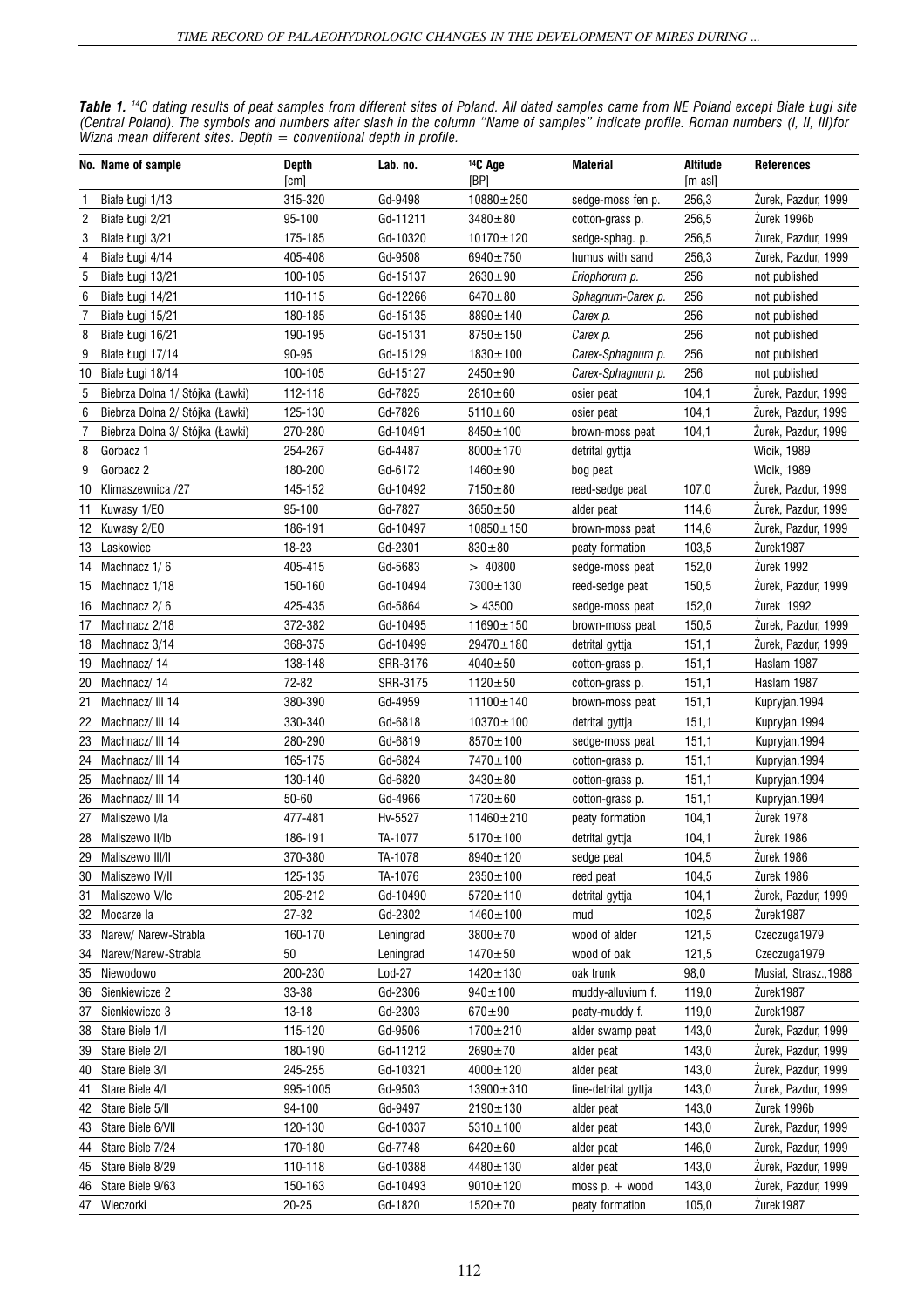| 48 | Wizna 1/I                   | 525-535   | Gd-2017 | $12610 \pm 190$ | sedge-moss peat             | 104,5 | Zurek 1986           |
|----|-----------------------------|-----------|---------|-----------------|-----------------------------|-------|----------------------|
| 49 | Wizna 10/I                  | 535-542   | Gd-2084 | $12710 \pm 240$ | detr.-clayey g.             | 104,5 | Žurek 1986           |
| 50 | Wizna 11/85/ Maliszewo I    | 467-473   | Gd-2562 | $11730 \pm 450$ | peaty formation             | 104,1 | <b>Balw.Zur.1989</b> |
| 51 | Wizna 11/Góra Strekowa      | 145-155   | Gd-1726 | $2210 \pm 70$   | sedge peat                  | 101,5 | Zurek1987            |
|    | 52 Wizna 12/Góra Strekowa   | 110-120   | Gd-1727 | $1430 \pm 60$   | sedge peat                  | 101,5 | Zurek1987            |
|    | 53 Wizna 13/85/ Maliszewo I | 362-367   | Gd-2563 | $9400 + 500$    | calcareous gyttja           | 104,1 | Balw. Zur. 1989      |
|    | 54 Wizna 14/ Maliszewo I    | 240-245   | Gd-2504 | 7960±180        | calc. gyttja, wood.         | 104,1 | Balw. Zur. 1989      |
|    | 55 Wizna 15/ Maliszewo I    | 165-170   | Gd-4020 | $3340 \pm 120$  | detrital $g_{\perp}$ + peat | 104,1 | Balw. Zur. 1987      |
|    | 56 Wizna 16/ Maliszewo I    | 47-52     | Gd-4021 | $1600 \pm 100$  | detr.-calc. gyttja          | 104,1 | Balw. Zur. 1989      |
| 57 | Wizna 18/ Maliszewo I       | 140-145   | Gd-4334 | $4820 \pm 100$  | detrital gyttja             | 104,1 | Balwierz1986         |
| 58 | Wizna 19/ Maliszewo I       | 70-78     | Gd-4299 | $2770 + 90$     | calcareous gyttja           | 104,1 | Balwierz1986         |
|    | 59 Wizna 2/I                | 425-435   | Gd-2010 | $9270 \pm 120$  | sedge peat                  | 104,5 | Zurek 1986           |
| 60 | Wizna 20/ Maliszewo I       | 35-40     | Gd-2869 | $1770 \pm 100$  | detrital gyttja             | 104,1 | Balwierz1986         |
| 61 | Wizna 4/II                  | 310-320   | Gd-1530 | $9450 + 90$     | osier peat                  | 106,0 | Zurek 1986           |
|    | 62 Wizna 5/III              | 130-142   | Gd-1534 | $4270 \pm 70$   | sedge peat                  | 102,0 | Zurek 1986           |
| 63 | Wizna 6/II                  | 65-75     | Gd-1595 | $2050 \pm 40$   | alder-swamp peat            | 106,0 | Zurek 1986           |
|    | 64 Wizna 7/III              | $50 - 60$ | Gd-1596 | $1150 \pm 40$   | reed-sedge peat             | 102,0 | Zurek 1986           |
| 65 | Wizna 8/ Maliszewo II       | 200-210   | Gd-2086 | 7440±150        | sedge peat                  | 104,5 | Zurek 1986           |
|    | 66 Wizna 9/I                | 518-525   | Gd-2085 | $12430 \pm 170$ | sedge-moss peat             | 104,5 | Zurek 1986           |

did not resulted from silting but from partly mineralization of organic matter, since the ash content in the discussed layers is little higher than in underlying and overlying strata. Hard granules found now and then are small fragments of charcoal coming from thin, black, fire-indicating layers. Highly decomposed layers (ca. 40-50 %) occur also within slightly humified sedge-moss fen peat. Besides sedge and brown-moss, remains of shrubs, ferns and some tall-sedge growing in mires with lowered water e.g. *Carex paradoxa* appear here as well.

#### *Beginnings of biogenic accumulation*

Postglacial accumulation of biogenic formation was initiated by climatic change. In warmer Lateglacial periods brown-moss peat or peaty formation were deposited, representing thus first stage of periglacial tundra paludification. Covering of biogenic deposits by gyttja testifies to the beginning of thermokarst process, which in Maliszewskie Lake (**Fig. 1**), as results of peaty formations dating (Gd-2562: 11,730±450 BP, Hv-5527: 11,460±210 BP) manifest it, took place during Alleröd  $(Zurek, 1978; Balwierz and Zurek, 1987 and 1989).$ Melting of permafrost in the Machnacz mire (Białostocka Plateau) began probably earlier, in Bölling (Kupryjanowicz, 1991) and was intensified in Alleröd, as backed by one date for brown-moss peat (Gd-10495:  $11,690 \pm 150$ BP). However, the opinion based on palynological analysis of brown-moss peat at the bottom of the Machnacz I profile about its Bölling origins has not found support in the radiocarbon dates. First result for the brown-moss peat brought value  $11,100\pm170$  BP (Gd-4959), second determination for sample from the bottom part of gyttja was as early as  $29,470\pm170$  BP (Gd-10499). The beginning of under-gyttja peat accumulation in mire Kuwasy was palynologically dated to the second part of Alleröd (Zurek, 1970), in Lower Biebrza basin (Stójka) to the Late Glacial (Oświt, 1973). These results are supplied with the radiocarbon dates from the Biebrza basin area, where was sampled a bottom of brown-moss peat, which developed in isolated depressions and was not covered by gyttja. The dates for the bottom layers of brown-moss peat in Kuwasy and Lower Biebrza are 10,850±150 BP (Gd-10497) and 8450±150 BP (Gd-10491), respectively; localisation of Kuwasy profile EO and the section was published by Zurek and Dzięczkowski (1971). It cannot be excluded that the beginning of peat accumulation in Lower Biebrza is not connected with ground ice melting in substratum but with rise of ground-water table or lake-water level in the neighbourhood, since in the nearby situated profile Stójka 14a (Oświt, 1973) Late Glacial brown-moss peat is covered by gyttja. Gyttja from the deep thermokarst depression of Stare Biele, dated to 13,900±310 BP (Gd-9503), is probably of later origin, since the pollen analysis (Kupryjanowicz 1998 and 2000) point to the Older Dryas period. Accordingly, the beginnings of mire formation in the North-East of Poland varied, and ranged from Bölling to Alleröd. It cannot be determined whether this initial stage of peat formation is connected only with the melting processes and when it came to an end. Current state of knowledge does not allow to choose any of alternatives (Nowaczyk, 1994) represented by the Late Glacial (Kozarski, 1963) and early Holocene periods (Stasiak, 1971; Seibutis, 1963).

#### *Dry phases in mires*

Approaching from the point of stratigraphy and changes of peat decomposition degree, humidity changes in Polish mires have not been dated in detail. Two recurrent surfaces in raised bog Bór nad Czerwonym (Podhale Basin) were observed in Subboreal Period (Obidowicz, 1978). One highly decomposed layer connected with Subboreal period was also found in a fen in the Biebrza basin (Oświt, 1973;  $\overline{Z}$ urek, 1970). Recently, 2-3 highly decomposed layers situated one above the other have been identified in the mires Stare Biele (Knyszyñska Wilderness: Zurek, 1996a) and Białe Ługi in southern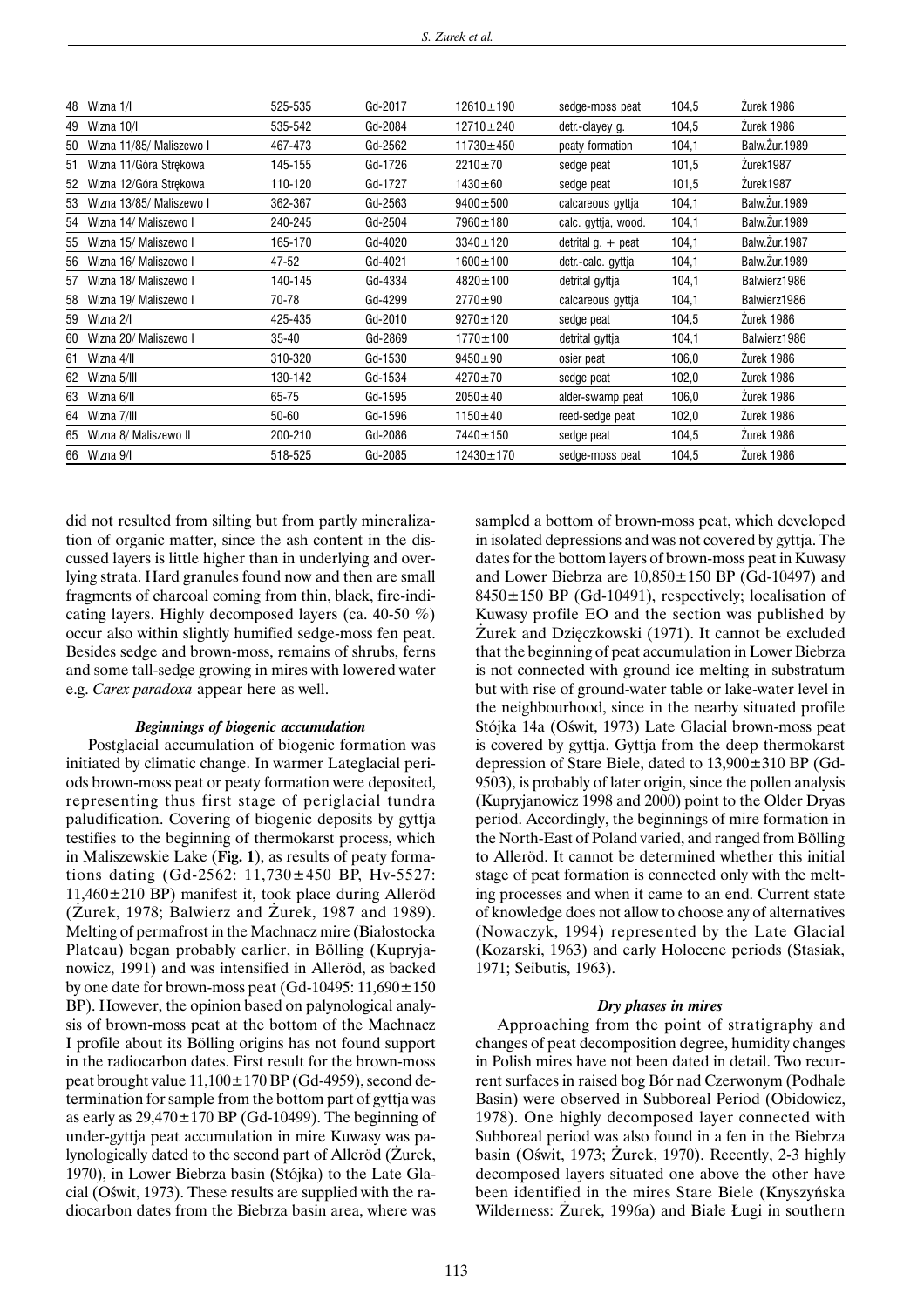piedmont of the Holy Cross Mts (Zurek, 1996b). These enable to undertake a test dating of dry periods and humidity fluctuations recorded in peat.

In the shallow profile 21 in Białe Ługi mire (see **Table 1**) both of two highly decomposed layers were dated, resulting in the determinations  $3480 \pm 80$  BP (Gd-11211) for the upper (in the depth of 95-100 cm) and  $10,170\pm120$ BP (Gd-10320) for the lower (depth 175-185cm) one. In the profile 13, located some 100 m away from the former one, the bottom layer in the depth of 315-320 cm was dated to 10,880±250 BP (Gd-9498). Considering the situation in the profile 14, initially, the age of the lowermost part of the 4m deep succession could not be determined by the 14C. The dating of organic layers (humus with sand) under the peat gave result  $6940 \pm 750$  BP (Gd-9508) and surprisingly, the age of the bottom part of peat over humus has been stated as  $12,900\pm360$  BP (Gd-14015). In the profile 6A (Zurek, 2001a, not included in **Table 1**) of this mire 2 cm thick organic layer from the depth of 212-214 cm, under the peat, was dated to  $18,300 \pm 600$  BP (Gd-14020). Hypsometric differences between position of bottom highly humified layers in the profiles 21 and 13 (ca. 1.5 m, **Table 1**) can be viewed as indicating subsidence of the central part of the deposit in a Younger Dryas as a consequence of the permafrost extinction.

The date 13,900±310 BP (Gd-9503, see **Table 1**) for the bottom sample of detrital gyttja from the kettle hole in northern bay of Stare Biele mire seems to be too early when compared to the palynological investigations setting the sample towards the end of Older Dryas (Kupryjanowicz, 2000). In the 4m deep succession of forest and sedge-moss peat deposit, three strata of highly humified peat (with the decomposition degree of 60-70%) were observed, the dating of which brought following results. The lower layer of highly humified dark forest peat from the depth of 170-180 cm located in north-western bay, representing the earliest Atlantic drainage period, was dated to  $6420 \pm 60$  BP (Gd-7748). The second drainage period, reflected by highly humified clammy alder peat in the central part of the mire (profile 7, **Table 1**), deposited 120-130 cm under present surface, is set to  $5310 \pm 100$ BP (Gd-10377); it is the period, when terrrestrialization of lakes and afforestation of the central part of the mire took place. Profile 29 situated in western bay brought the evidence of highly humified layer in the depth of 1.1-1.18 m, which was dated to  $4480 \pm 130$  BP (Gd-10388). In northwestern bay, within a small area of transition bog (sedge moss coniferous forest *Carici chordorrhizae – Pinetum*) 10 m deep kettle hole was discovered. Here, where the accumulation rate was three times higher in comparison to alder swamp peat in the rest of the mire, three highly humified forest peat layers originated in Neoholocene were identified at 1.15-1.20, 1.8-1,9 and 2.45-2.55 m below present surface. According to 14C dating, two earlier dry stages took place around 4000±120 BP (Gd-10321) and  $2690 \pm 70$  BP (Gd-11212), respectively; the latest is dated back to 1700±210 BP (Gd-9506). Regarding the palynological evidence, the earliest layer suffered from the lack of material and therefore it can be only stated that it is situated over Early Subboreal phase of *Pinus-Quercus* (Kupryjanowicz, 2000), the second dry period corresponds to *Pinus-Carpinus-Betula* phase; the BP date of the latest dry phase seems to be a bit younger than palynology would suggest. With the latest dry phase corresponds value Gd-9497: 2190±130 BP, measured on sample of highly decomposed deposit located in the depth of 0.94-1.00 m within the profile 2, situated in the distance of 130m from the kettle hole. Subatlantic period recorded within the mighty succession of the kettle hole probably began with moisten, sedge-moss fen associations supplanted alder carr. Dry conditions of the latest period opened the area for alder-birch forest.

In the cotton-grass bog peat of mire Machnacz an evidence of distinct dry period is represented by layer in the depth of 138-148 cm, dated to  $4040 \pm 50$  BP (SRR-3176, **Table 1**); in the layer hummock sphagnum and pine needles dominate (Haslam, 1987). Given the higher decomposition of peat and distinct increase of the humus content observed, Haslam showed that dry phases occur also at the levels of 136 cm, 107 cm and 96 cm under present surface.

In Biebrza basin, highly humified layers were dated at three sites. Profile Stójka 14a in the East of lower Biebrza Basin (not included in Table 1) incorporated, at the depth of 95-105 cm, a layer of osier peat that was connected with Subboreal period in the early seventies (Oświt, 1973). In the vicinity a profile with rather mighty, highly humified layer situated a little deeper (112-130 cm) has been sampled. Two radiocarbon dates, Gd-7826:  $5110 \pm 60$  BP and Gd-7825:  $2810 \pm 60$  BP, obtained for the bottom and the top of this layer show that in Subboreal period peat accumulation process was interrupted or was very slow indeed, and later, for the final phase of Subboreal, just decomposition is indicated.

Another evidence of dry phase represents highly humified dark layer, found in the depth of 150-160 cm, in deep sedge-moss fen peat of Klimaszewica. Entering of hummock sedge *Carex paradoxa* and reed communities to *Caricetum diandre* community attest to drainage. The dating of decomposed peat at 145-152 cm giving the result of  $7150\pm80$  BP (Gd-10492) brought evidence of the earliest Atlantic dry phase in this region.

Regarding situation of highly decomposed layer and its thickness, the Kuwasy profile is essentially the same as the profile 21 from Białe Ługi, what is shown also by date Gd-7827:  $3650 \pm 50$  BP, measured on sample coming from the bottom of forest peat at the level of 95-100 cm. While drainage in the Biebrza area caused afforestation with alder, in Białe Ługi it was cotton-grass raised bog community that entered into moss-sedge association of the transition bog.

As for the sample collection is concerned it should be stated that, unless highly decomposed layer was not thick some 5-10 cm, it was sampled as a whole and in this case an average age was received, without an opportunity of determining the length of period when peat formation was hibernated. Exceptionally, the discussed type of layer was outstandingly mighty, namely in sediments of Lower Biebrza mire, where 18 cm thick, highly humified stratum enabled to take samples from its top and the bottom;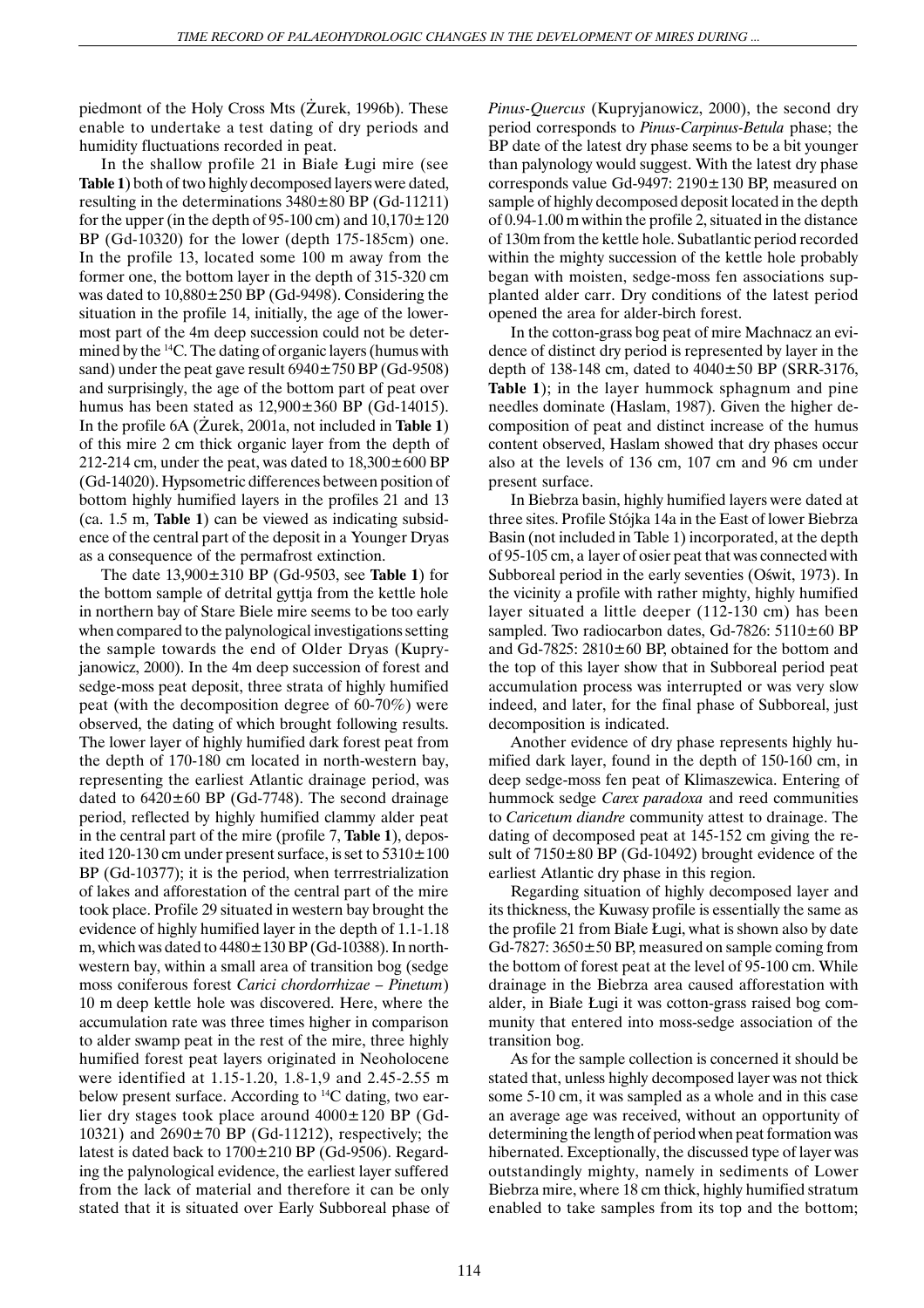radiocarbon dating of these samples showed that there had been a large hiatus of some 2300 years in the local peat accumulation. Furthermore, more detailed information on rate of peat accumulation processes were received when dates for peat under and over highly decomposed layer were determined. In the vicinity of the profile 21 in Białe Ługi mire, highly decomposed layers of which were dated to 3480±80 and 10,170±120 BP (see **Table 1**), respectively, almost no interruption occurred  $(8890 \pm 140)$ and  $8750 \pm 150$  BP), or, during later development, its duration could have been as long as 3840 years, from  $6470\pm80$  to  $2630\pm90$  BP. In the profile 14 representing the deepest spot of this mire, indices for some 620 BP-years long interruption were gathered  $(2450\pm90,$  $1830 \pm 100$  BP). So long stagnation in the accumulation of peat as shown by dates for the profile 21 (approx. 6000 years) from the shore part of Białe Ługi mire is even more difficult to explain, when we consider that some 300 m away it lasted only some 600 years. It is possible, that Subboreal peat layer was burnt as a consequence of mire's fire.

#### *Peat formation of Maliszewskie Lake*

From the shore of Maliszewskie Lake (Wizna mire, see **Fig. 1**), a sample of detrital gyttja indicating a drainage phase and lowering of the water table (connected with the local peat formation; Zurek, 1978 and 1986) was submitted for dating. The first result of the gyttja dating (Gd-4020:  $3340 \pm 120$  BP) from this reference site of northeastern Poland is questionable, because of probable contamination and rejuvenation of the deposit (Balwierz and Zurek, 1987). In the synthetic study on the palaeohydrology of Polish lakes and mires (Ralska-Jasiewiczowa and Latałowa, 1996) a hiatus spanned between 3500 and 7000 years BP was suggested for this profile. Dating of dark, detrital gyttja, located approximately 10 cm lower than in other profiles (205-212 cm), gave result  $5720 \pm 110$ BP (Gd-10490) connecting thus the local drainage period towards the end of Atlantic period, what has already been shown by measurement TA-10077:  $5170 \pm 100$  BP (Zurek, 1986). It seems that hiatus in so long period of time is absent - derital-calcareous gyttja from level 140-145 cm was dated to 4820±100 BP (Gd-4334). Temporary results of pollen analysis of the detrital gyttja sediment (205- 212 cm) also point to the boundary of Atlantis and Subboreal periods (Balwierz, personal communication).

## *Wet phases in mires*

Principal indicators of rise of the ground-water table are decrease of peat decomposition degree, retreat of trees and shrubs, increase of reeds and sedges populations, and finally, submerging of the peat deposit.

The latest phase of increase of moisture appeared in the vicinity of Góra Strekowa. Peat from the old riverbed exposed by lateral erosion of the channel was covered by sandy alluvial loam dated to  $1430 \pm 60$  BP (Gd-1727; Zurek, 1987). Climatic change leading to more humid conditions caused avulsion of the river channel. Oaks found in the river deposit of upper Narwia at Strabla (Czeczuga, 1969) and at Niewodów near Łomża (Musiał and Straszewska, 1988) were felled at this time  $(1470 \pm 50$  and 1420±130 BP). In the channel zone of Moczarze area (Lower Biebrza basin), erosions and flows caused that around 1460±100 BP (Gd-2302) mud formations started to accumulate over sand-muddy sediments. Wet phase began little earlier, because from around  $1520 \pm 70$  BP (Gd-1820) peaty accumulations were formed in the shore zone of shallow raised bog in the environs of Wieczorki village (neighbourhood area of Maliszewskie Lake). Wet phase marked by increase of hollow sphagnums (*Sphagnum cuspidatum, Sphagnum recurvum*) at raised bog in Machnacz was dated to  $1120 \pm 50$  BP (SRR-3175; Haslam, 1987). Haslam's study (1987) that dealt with 18 sites of mires from western Ireland to north-eastern Poland allowed to establish the pattern of climatic change during Subboreal and Atlantic periods (Barber, 1993). From works on wet phases recorded abroad we would like to mention here article of Blackford and Chambers (1991) pointing to distinct decrease of peat decomposition degree in the blanket mires of Ireland and Great Britain in1400-1300 BP.

After  $2810 \pm 60$  BP (Gd-7825) the evidence of profile Stójka in Lower Biebrza region shows increasing amount of reed contemporarily with the birch decrease down to 25%, and peat decomposition degree going almost up to 50%. Similar situation was noted in the profile Stare Biele 1 (Zurek, 2000). Here, after  $2690 \pm 70$  BP alder forest retreated and bryales appeared, with birch and reed remains, i.e. sedge-moss shrub fen with constant and abundant water supply developed.

In the shore profile of Maliszewskie Lake, over dark detrital gyttja dated to  $5170 \pm 110$  BP (TA-1077; Zurek, 1986) grey-brown detrital-calcareous gyttja was accumulated, and in the upper whitish calcareous gyttja, indicating rapid rise of the lake water table, was present. Detrital-calcareous gyttja from the depth of 140-145 cm was dated to  $4820 \pm 100$  BP (Gd-4334), so wet phase began around 5000 BP and could have lasted until around 4700- 4500 BP when in the profiles 1 and 29 of Stare Biele (see **Table 1**) dry phases occurred. Similarly to Stare Biele, in the kettle hole at Machnacz mire (Białostocka Plateau) after phase of moss-fen mire, with moss and low sedge, supplied with constant, moderate ground-water inflow, tall-sedge fen phase with dominating reed and tall sedge began to develop (Zurek, 1992). Surface water, connected with increased precipitation, and water inflow from little catchments supplied the mire. This moist phase lasted around  $7300 \pm 130$  BP (Gd-10494), what is in agreement with gyttja of Maliszewskie Lake, appearing over the sedge-moss fen peat dated to  $7440 \pm 150$  BP (Gd-2086).

The earlier wet period is related to the beginnings of Boreal period (Zurek, 1986). Planting mires of central Wizna with shrubs and lowering of water level were dated to  $9270 \pm 120$  BP (Gd-2100). Later rise of water level, decrease of peat decomposition degree and spread of low sedge *Carex lasiocarpa* resulted from abundant groundwater inflow. In the profile 9 of Stare Biele, the layer of gyttja covering the sedge-moss fen peat dated to  $9010 \pm 120$  BP (Gd-10493) testifies to increasing of water level as well. Uplift of water level during the initial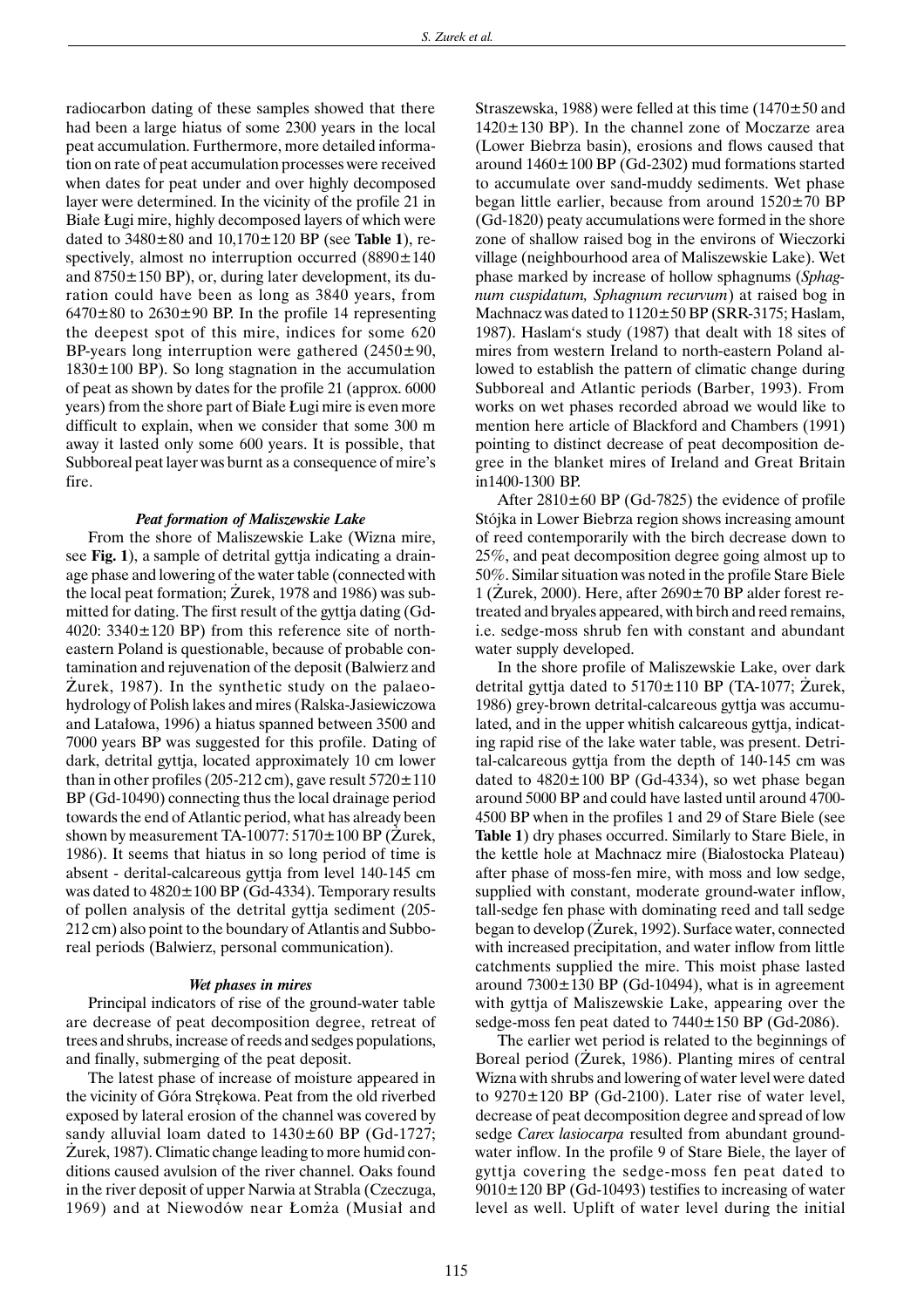Younger Dryas can be reflected by presence of peat with gyttja over highly decomposed layer dated to  $10,880 \pm 250$ BP (Gd-9498) in the profile 13 of Białe Ługi mire and by accumulation of brown-moss peat in Kuwasy profile, which began around  $10,850\pm250$  BP (Gd-10497). It is to be added that the presence of peat with gyttja was stated only according to macroscopically observations and should be confirmed by the pollen analysis.

# **5. PALAEOHYDROLOGIC CHANGES IN NORTH PODLASIE LOWLAND AND THE HOLY CROSS MOUNTAINS IN LATE GLACIAL AND HOLOCENE**

It seems that certain phenomena observed in the stratigraphy of mires, particularly changes of peat decomposition degree and botanical taxa spectrum, can be used to determine hydrologic conditions in the past and to reconstruct succession of dry and wet phases. As for chronology, radiocarbon dating of peat layers should be confirmed by pollen analysis. It may happen, however, that <sup>14</sup>C dates are in a strong disagreement with results of palynological investigation, being earlier or later than dating suggested by pollen spectra. Such case of major difference represent set of radiocarbon determinations for samples from profile Machnacz III (Kupryjanowicz, 1994). M. Kupryjanowicz suggested that the situation could be explained by contamination caused by using a small-diameter corer. According to him, sampling with a help of corer with bigger diameter decrease probability of contamination during sampling distinctively.

The radiocarbon dating of highly decomposed peat layers has enabled to state approximate duration of dry phases (Fig. 2A, after Zurek and Pazdur, 1999, changed), namely: in Subatlantic period 1700-2200 BP; in Subboreal



*Fig. 2. Correlation between wet and dry phases in mires of Eastern Poland and other changes of climatic features during Late Glacial and Holocene in Poland, Finland and France.*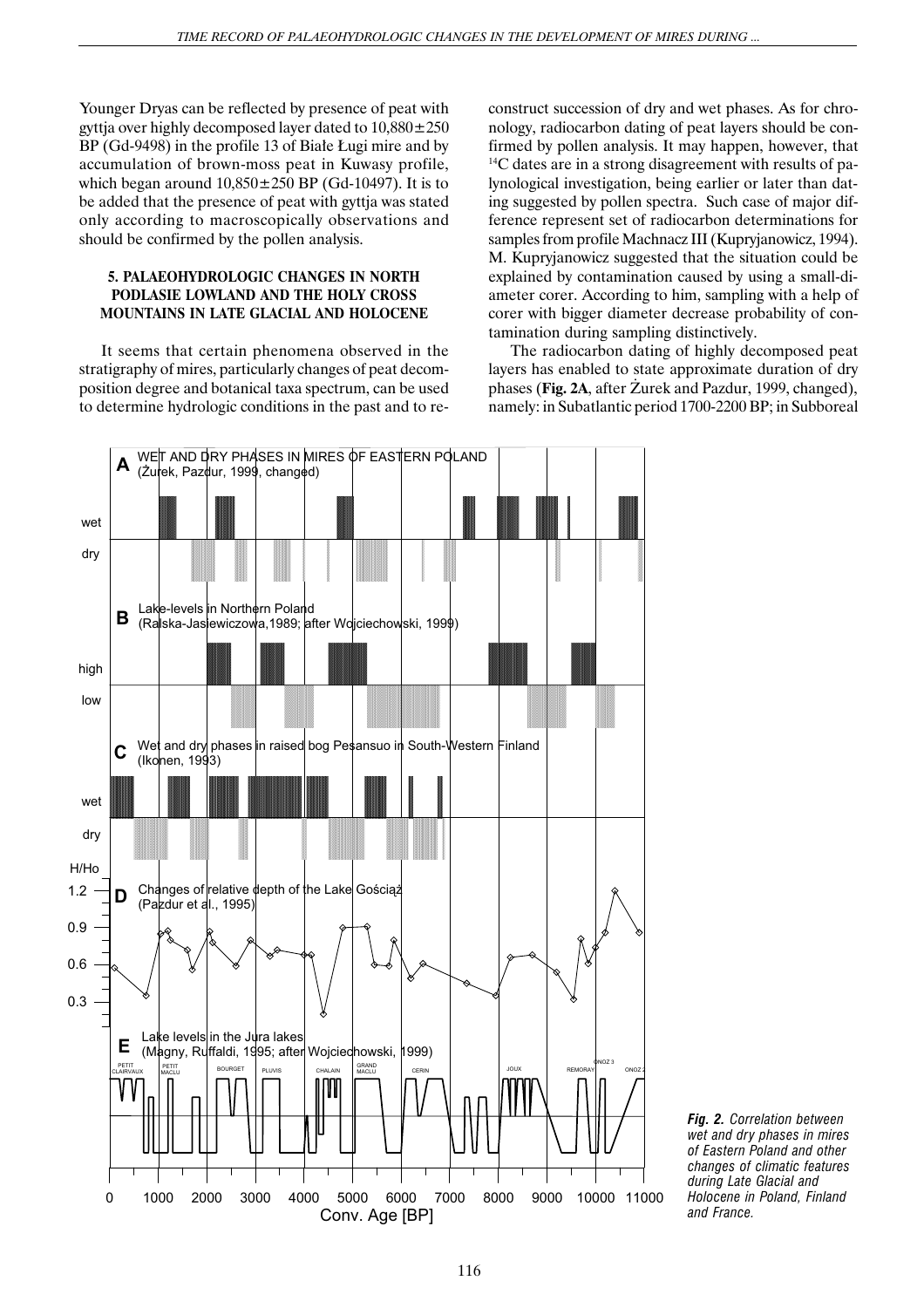period 2600-2800 BP, 3400-3700 BP, *ca.* 4000 BP and 4500 BP, in Atlantic period 5100-5700 BP, *ca.* 6400 BP and 6900-7100 BP; at the end of Preboreal 9200-9300 BP; at the beginning and at the end of Younger Dryas *ca.* 10,100 and 10,900 BP. On the other hand, wet phases can be approximately marked, according to the presented evidence, as follows: the middle (1100-1400 BP) and the beginning (2100-2600 BP) of Subatlantic period, the beginning of Subboreal period (4700-5000 BP), in Atlantic period 7300-7500 BP, the end (8000-8400 BP) and the beginning of Boreal period (8800-9200 BP). In Younger Dryas water table was raised during its earlier stage (10,500- 10,850 BP).

Moisture changes plot for north-eastern Poland is in good agreement with the results for lakes and mires in Poland plotted in Figure 2B, elaborated by Ralska-Jasiewiczowa (1989; Starkel, 1990; Ralska-Jasiewiczowa and Latalowa, 1996).

Good agreement is apparent also for the moist phases up to 3 ka BP as recorded in the sites of north-eastern Poland and raised bog Pasänsuo (**Fig. 2C**) in south-western Finland (Ikonen, 1993). Dry and wet phases were distinguished here according to presence of rhizopod *Amphitrema flavium*, and 6 m long profile was dated by means of radiocarbon in the way that every 5 cm of succession was sampled (120 dates). The divergence refers periods 3400-3700 BP, 4700-5000 BP and 5200-5700 BP.

Similar agreement refers to high and low water level noted in Goœci¹¿ Lake (**Fig. 2D**; Pazdur *et al.*, 1994; Pazdur *et al.*, 1995), Biskupiñskie Lake (Niewiarowski, 1995; Starkel et al., 1996) and Kórnik-Zaniemyśl Lakes (Wojciechowski, 1999) sediments. High water levels in both regions are connected with the beginning of Subboreal and beginning of Subatlantic periods. Low water levels occurred at the end of Preboreal period, in the beginning and at the end of Atlantic period and in Subboreal period. Relatively good coincidence of high and low water-level stands with Polish and French Jura lakes (**Fig. 2E**; Magny and Ruffaldi, 1995) was shown in **Fig. 2**.

#### **CONCLUSIONS**

It should be noted that changes stated in mires sediments, especially changes in peat decomposition degree and botanical composition exploited to determine hydrologic changes in the past, especially to reconstruct of dry and moist phases in the Late Glacial and Holocene. Comparison of wet and dry phases reconstructed on basis of mires sediments from Eastern Poland are generally in good agreement with periods of high and low water level stands observed for Polish lakes, especially Gościąż Lake and lakes from Northern Poland. The disagreement between wet and dry periods pattern recorded in the Polish mires and the one reflected by the sediments of raised bog Pesänsuo in Finnland is observed for the time horizon prior 3 ka BP.

To conclude, authors' forthcoming research in the field of reconstruction of time scale for wet and dry periods pattern during the Holocene on the basis of radiocarbon dating is to be focused on exploiting of statistical methods for analysis of large sets of 14C dates for peat and gyttja from various geographical regions.

## **ACKNOWLEDGEMENTS**

The interpretation of radiocarbon results for sediments of Polish mires have been sponsored by the grant from Scientific Research Committee No 6 P04E 007 17 and is continuation of earlier formulated problem in the frame grant No 6 P04E 026 10.

## **REFERENCES**

- **Balwierz Z. and Żurek S., 1987:** The Late Glacial and Holocene vegetational history and palaeohydrological changes at the Wizna Site (Podlasie Lowland). *Acta Palaeobotanica* 27 (1): 121-136.
- **Balwierz Z. and Żurek S., 1989:** Type Region P-n: Masovia and Podlasie Lowlands, NE Part: Podlasie Lowland. *Acta Palaeobotanica* 29 (2): 65-68.
- **Barber K.E., 1993:** Peatlands as scientific archives of past biodiversity. *Biodiversity and Conservation* 2: 474-489.
- **Blackford J.J. and Chambers F.M., 1991:** Proxy records of climate from blanket mires: evidence for a Dark Age (1400 BP) climatic deterioration in the British Isles. *The Holocene* 1(1): 63-67.
- **Czeczuga B., 1969:** A few comments on the History of the valley of the River Narew. *Schweizerische Zeit Hydrologie* 31: 157-161.
- **Haslam C.J., 1987:** Late Holocene peat stratigraphy and climatic change – a macrofossil investigation from the raised mires of north-western Europe. *Ph.D thesis*, University of Southampton (msc).
- **Ikonen L., 1993:** Holocene development and peat growth of the raised bog Pesänsuo in southwestern Finland. *Geological Survey of Finland*, Bull. 370: 1-79.
- Kozarski S., 1963: O późnoglacjalnym zaniku martwego lodu w Wielkopolsce zachodniej (About Late Glacial decay of dead ice in western Great Poland). *Badania Fizjograficzne nad Polską Zachodni¹* 11: 51-60.
- **Kupryjanowicz M., 1991:** Eemian, early and late Vistulian and Holocene vegetation in the region of Machnacz peat-bog near Bia³ystok (NE Poland). *Acta Palaeobotanica* 31(1-2): 215-225.
- Kupryjanowicz M., 1994: Zmiany roślinności w rejonie torfowisk Machnacz w Puszczy Knyszyńskiej w czasie interglacjału eemskiego, Vistulianu i holocenu (Changes of vegetation in environs of peat-bog Machnacz in Knyszyñska Wilderness in eem interglacial, Vistulian and Holocene). Ph. D. thesis, UW, Białystok: 1-135 (msc).
- **Kupryjanowicz M., 1998:** Wyniki ekspertyzy palinologicznej osadów torfowiska Stare Biele (Results of palinological analysis of sediments from Stare Biele mire). UW Białystok (msc).
- Kupryjanowicz M., 2000: Późnoglacjalne i holoceńskie zmiany roślinności okolic Uroczyska (Late Glacial and Holocene vegetation changes in Mire changes). In: Przemiany siedlisk i roślinności torfowisk uroczyska Stare Biele w Puszczy Knyszyñskiej (Changes of site and vegetation of Stare Biele mire in Knyszyñska Wilderness). *Rozprawy Naukowe Politechniki Bia³ostockiej* 70. Bia³ystok: 78-97.
- **Magny M. and Ruffaldi P., 1995:** Younger Dryas and early Holocene lake-level fluctuations in the Jura mountains, France. *Boreas* 24: 155-172.
- Musiał A. and Straszewska K., 1988: Geneza doliny Narwi między Pniewem a Nowogrodem (Narew Valley origin between Pniew and Nowogród). PWN Editions, Warszawa: 1-70.